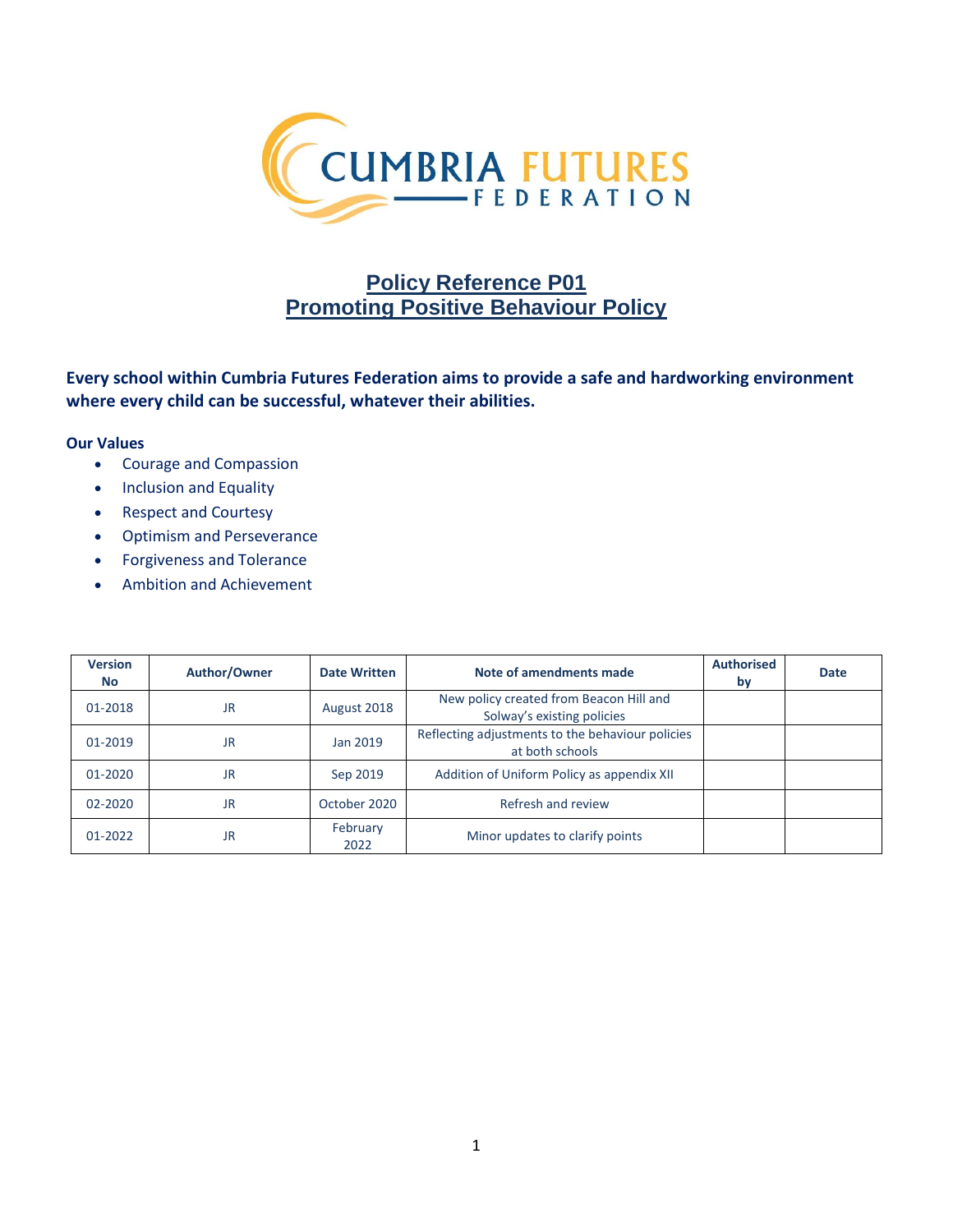# **Contents**

| 1.  |                                                                                                 |    |
|-----|-------------------------------------------------------------------------------------------------|----|
| 2.  |                                                                                                 |    |
| 3.  |                                                                                                 |    |
| 4.  |                                                                                                 |    |
| 5.  |                                                                                                 |    |
| 6.  |                                                                                                 |    |
| 7.  |                                                                                                 |    |
| 8.  |                                                                                                 |    |
| 9.  |                                                                                                 |    |
| 10. |                                                                                                 |    |
| 11. |                                                                                                 |    |
| 12. | Appendix VIII - Consideration for Off-site provision following exclusion of more than 5 days 18 |    |
| 13. |                                                                                                 |    |
| 14. |                                                                                                 |    |
| 15. |                                                                                                 |    |
| 16. | Appendix V - uniform policy                                                                     | 26 |

# **1. Introduction and Overview**

This policy should be read in conjunction with the Home School Agreement and Attendance Policy.

Our aim is for every child, whatever their background or their circumstances, to have the support they need to:

- Be healthy
- Stay safe
- Enjoy and achieve
- Make a positive contribution
- Achieve economic well-being

Cumbria Futures Federation promotes high standards of behaviour and attendance based on the rights and responsibilities of all the members of our community. Our Federation seeks to create an environment in which effective teaching and learning can take place supported by an inclusive environment in which all students achieve their potential. Poor behaviour cannot be tolerated as it is the denial of the right of students to learn and teachers to teach. Cumbria Futures Federation believes that everyone, students and staff, should be treated with dignity and respect at all times.

# **2. Rights and Responsibilities**

**Rights**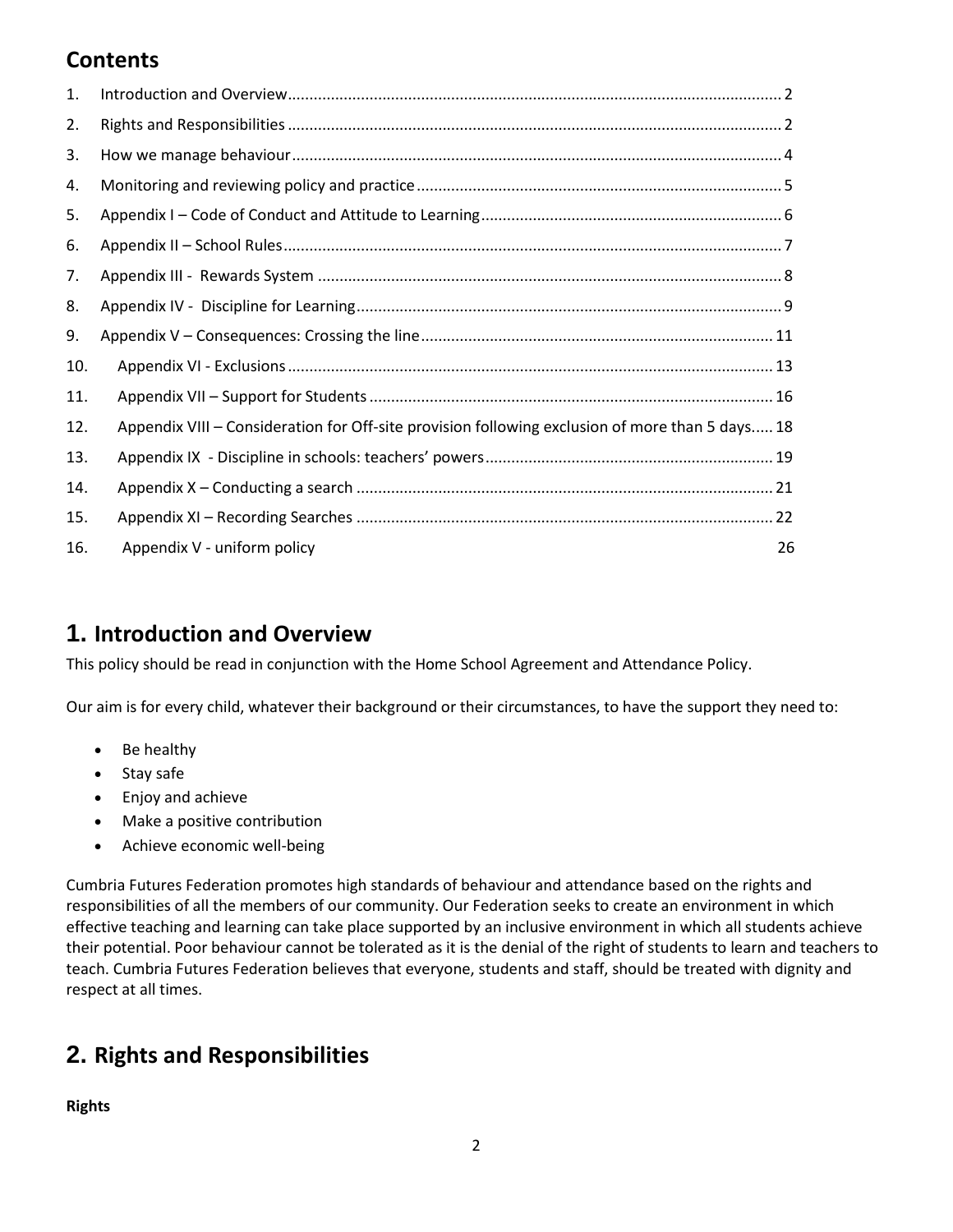Everyone in Cumbria Futures Federation has the right to

- feel safe and secure
- **EXECT** give and receive consideration and respect from students and staff
- **work in a neat, orderly and attractive environment**
- **be equally and fairly treated**

# **Responsibilities**

The quality of learning, teaching and behaviour in school are inseparable issues and are the responsibility of all staff. See APPENDIX VII for more details. Parents and students also have significant responsibilities too.

**Staff** therefore, have the responsibility to

- set an example of respectful behaviour and encouraging good behaviour
- **E** create a positive working environment
- **Phane interesting and stimulating lessons and learning activities to meet the needs of individual students**
- organise, structure and support students in the completion of homework tasks particularly at KS4
- encourage pupil's achievements for example by rewarding students fairly using verbal praise, Our Federation system of smart marks, the praise board, praise postcards, class certificates, etc
- carry out regular assessments and monitor the work of students
- **Perovide a written report of individual pupil progress once a year in addition to regular progress checks** providing levels or grades and motivation scores
- involve parents with any concerns of attendance and use of inappropriate language or behaviour
- **E** respond quickly and positively to parental concerns
- **n** meet with parents to discuss achievements and issues
- work with parents to resolve difficulties where they arise
- keep parents informed using the pupil planner, letters, newsletter, curriculum booklets, website and local press

**Parents** have the responsibility to

- support their child by ensuring that they have the proper equipment and uniform each day
- see that their child attends school each day on time and avoids any absences in the term including term time holidays
- support their child in the completion of homework and other opportunities for home learning
- **E** let our Federation know about any concerns or problems that might affect their child's work or behaviour
- work with our Federation to devise and implement a plan to resolve any difficulties which may arise
- be actively and positively involved in supporting their child's learning and individual needs e.g. by attending parents evenings etc
- support our Federation's agreed and published policies

## **Students** have the responsibility to

- **F** respect and support the learning of others
- **•** be aware of the results of poor behaviour on their own learning and that of others
- **EXECONS** consider the feelings of others
- **F** respect other pupil's space and privacy outside the classroom
- s ask for help if there are any problems
- complete class work and homework to the best of their ability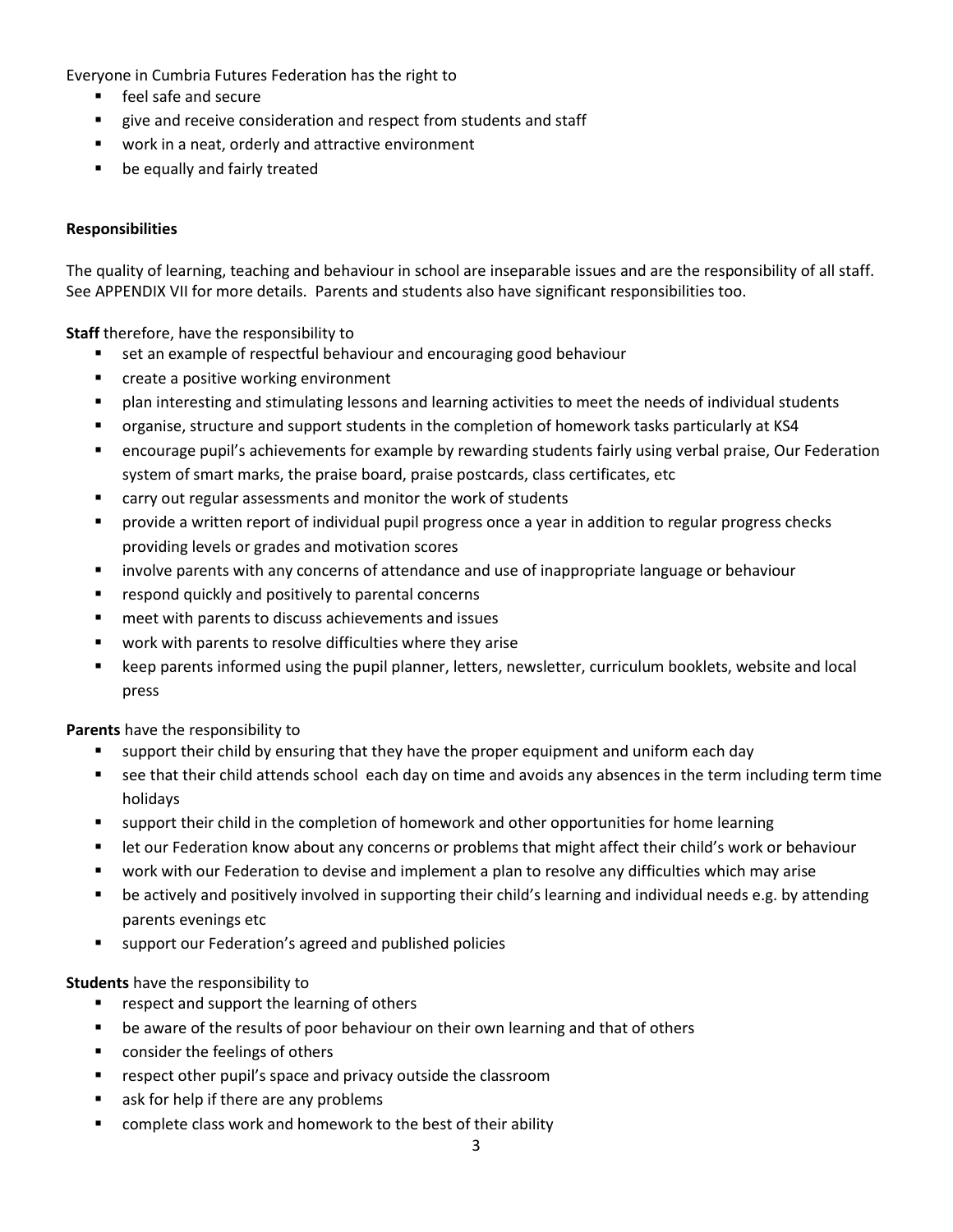- **Exercise attend school regularly**
- **be on time for lessons and school**
- **•** bring the equipment needed every day
- wear the appropriate uniform and follow our Federation's dress code
- to be prepared for learning
- **EXT** accept and support our Federation's discipline 4 learning and rewards system

#### Preparation Points for Students

- Be on time
- Bring all your equipment in a suitable school bag
- Wear your correct uniform
- No gum
- ….so valuable learning and teaching time is not lost
- ….so you can learn and let others learn.

# **3. How we manage behaviour**

## **Code of conduct**

Our Code of Conduct sets out clear expectations for positive behaviour and promotes the shared values of the community [see [Appendix](#page-5-0) I]. Every child has details of our Attitude to Learning matrix in their planner.

Classroom rules [displayed in every classroom] are agreed by staff and students and support the rights outlined above.

Classroom rules are outlined i[n Appendix II.](#page-5-1)

## **Positive consequences – recognising good behaviour**

The code of conduct is supported by the recognition of positive attitudes and good behaviour. Students are given opportunities to develop their social, emotional and behaviour skills to help them make a positive contribution to learning and are given frequent encouragement through praise and reward. Staff should establish a climate where praise and encouragement far outweigh the frequency of punishment and admonition. Praise begins with frequent use of encouraging language and gestures in lessons and around our Federation so that positive behaviour is instantly recognised.

The formal reward system [\[Appendix III\]](#page-6-0) is used to congratulate students when they set good examples or show improvement in their behaviour. This is a key element in our Federation's approach to promoting positive behaviour and the high profile of rewards is intended to encourage all students to behave well.

## **Negative consequences – promoting positive behaviour**

Sanctions are designed to promote positive behaviour rather than punish. Discipline for Learning provides a coherent whole school discipline structure that is applied consistently by staff. Staff have been trained in positive intervention techniques with the aim of promoting positive behaviour without resorting to formal sanctions. When formal sanctions are required they are applied in line with the actions outlined in Discipline for Learning and Crossing the Line approaches [\[Appendix](#page-7-0) IV and [Appendix V\]](#page-10-0)

## **Support for students**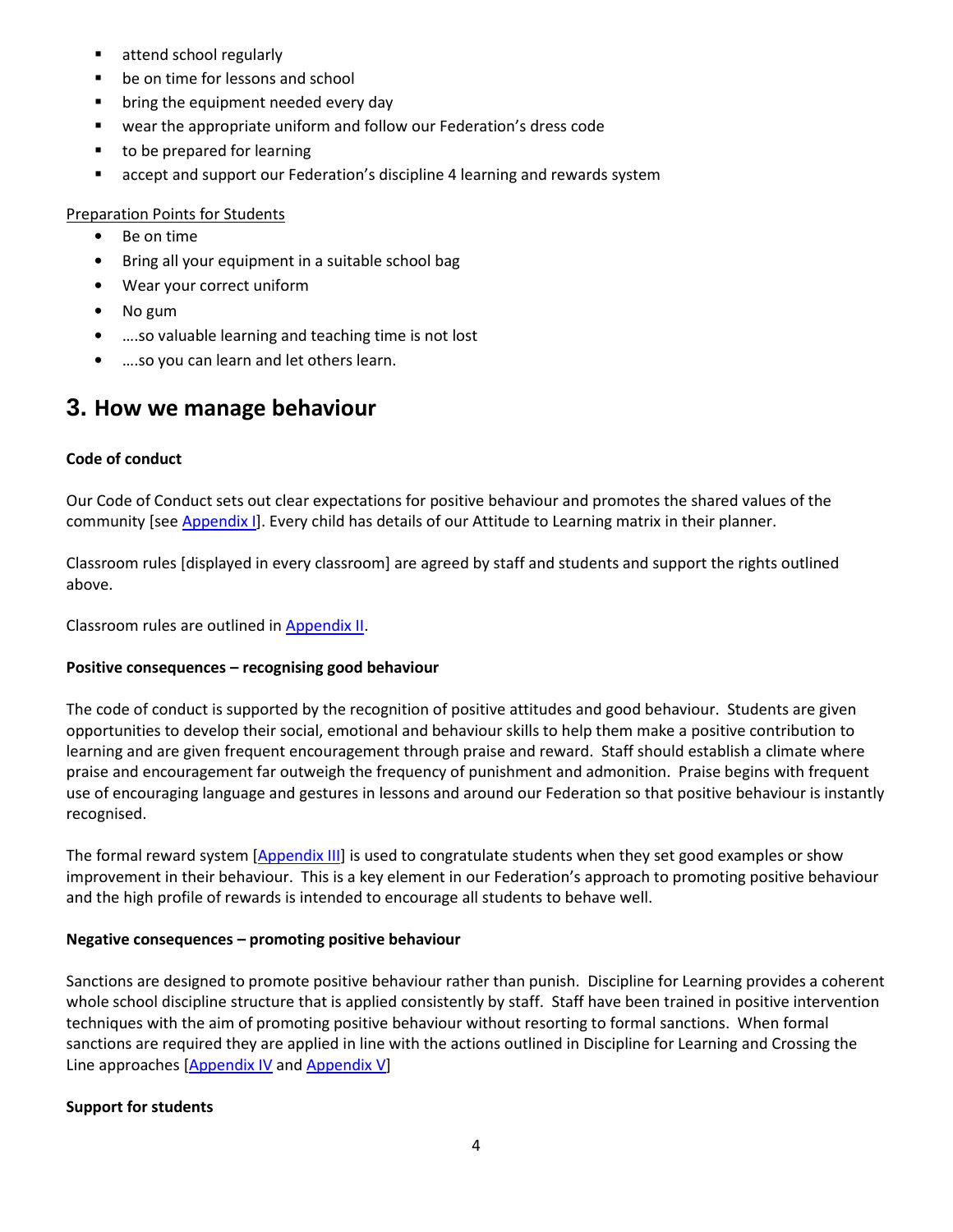Our Federation is proactive in seeking to support students and parents when difficulties arise. The tutor is the first point of contact. The schools within our Federation operates form systems. Every student is allocated a specific member of staff from their house or form as a point of contact and it is often this member of staff who will keep in touch with parents over any issues. In addition, staff and students can access support from the Inclusion Manager at each school and other pastoral staff to provide additional guidance. Professionals from other agencies all provide support for individual students. These include Inspira Personal Advisers, Educational Psychology, Specialist Advisory Teaching Service, Community Police – see [Appendix VII.](#page-14-0)

# **4. Monitoring and reviewing policy and practice**

Our Federation monitors the distribution of rewards and sanctions and their impact on creating a positive learning environment. Patterns and trends are identified and the information used to inform school improvement planning. Rewards and consequences are monitored weekly and half termly.

# **Role of Governors**

Governors are involved in the review of data including the use of sanctions such as exclusions and rewards on a half termly basis.

Governors also form the Disciplinary Committee which meets to review students who have consistently breached our Federation's code of conduct and rules.

There is a formal obligation for the Disciplinary Committee to review students who receive more than 15 days of exclusion within a term and to meet with parents at their request if a pupil receives more than 5 and less than 15 days of fixed term exclusion in a term. This follows guidance from the DfES.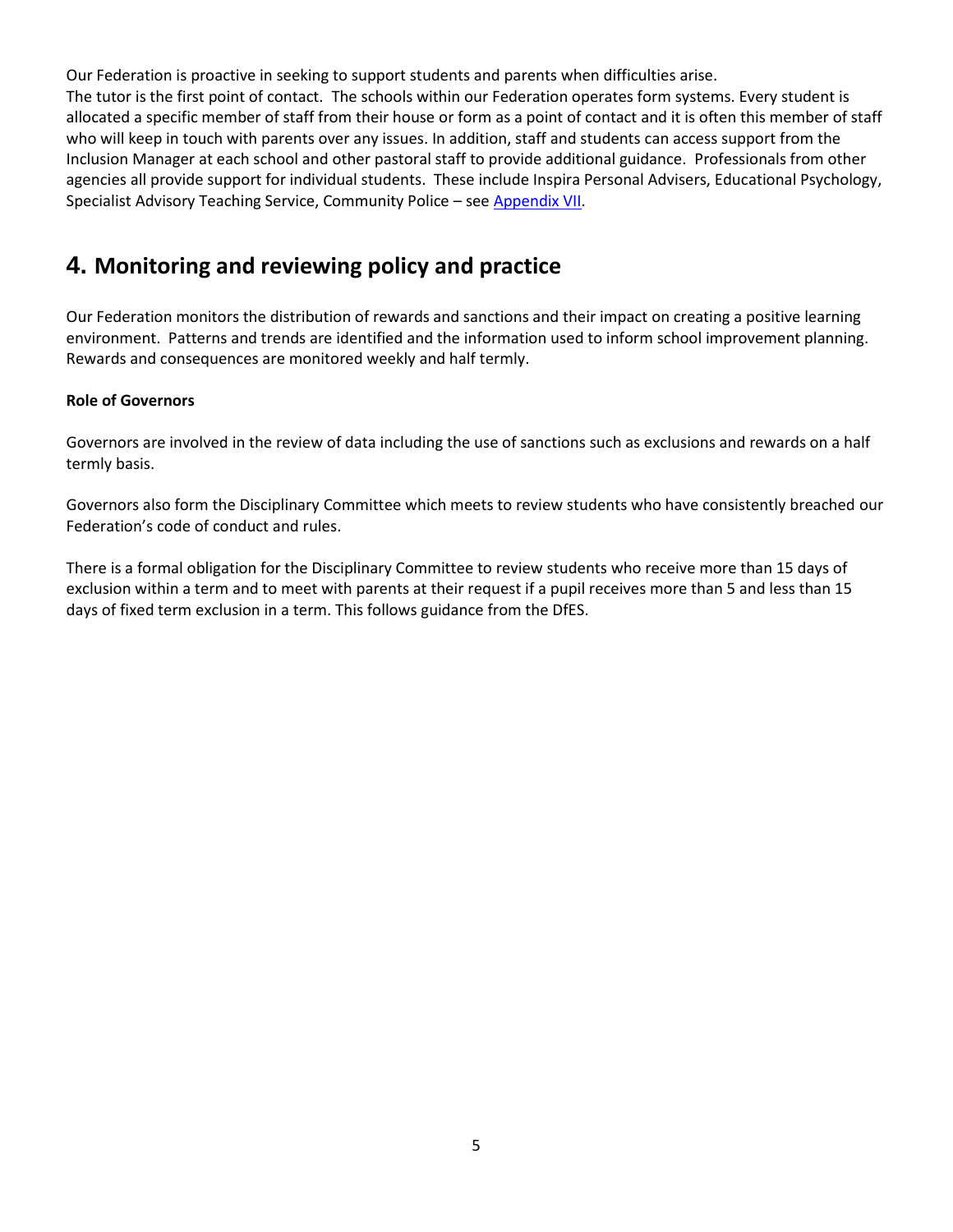# <span id="page-5-0"></span>**5. Appendix I – Code of Conduct and Attitude to Learning**

- $\qquad \qquad \& \qquad$  Treat each other with respect
	- o so we can all feel safe
	- o so there is no bullying
	- o so we can learn and let others learn
- $\stackrel{\triangle}{\Leftrightarrow}$  Treat other people's space and the environment with care
	- o so we can all feel safe
	- o so you do not injure others or yourself
	- o so we can create a calm and pleasant place to learn
- $\overset{\triangle}{\Leftrightarrow}$  Listen to the person who is meant to be talking
	- o so you can hear what they have to say
	- o so you will understand what you have to do
	- o so we all have a chance to contribute
- $\overset{\triangle}{\Leftrightarrow}$  Follow instructions
	- o so you know what to do
	- o so you stay safe
	- o so you achieve your potential
- $\overset{\triangle}{\Leftrightarrow}$  REMEMBER LEARN AND LET OTHERS LEARN

# ATTITUDE TO LEARNING

<span id="page-5-1"></span>

|                                       | <b>EXCELLENT</b>                                                                                                                                                                       | <b>GOOD</b>                                                                                                                                                           | <b>INSUFFICIENT</b>                                                                                                                                                     | <b>POOR</b>                                                                                                                                                                                     |
|---------------------------------------|----------------------------------------------------------------------------------------------------------------------------------------------------------------------------------------|-----------------------------------------------------------------------------------------------------------------------------------------------------------------------|-------------------------------------------------------------------------------------------------------------------------------------------------------------------------|-------------------------------------------------------------------------------------------------------------------------------------------------------------------------------------------------|
| <b>ATTITUDE TO</b><br><b>LEARNING</b> | <b>Excellent focus</b><br>$\bullet$<br>Rarely off task<br>Seeks challenge<br>Preserves<br>Ask questions to extend<br>thinking<br>Approaches learning with active<br>interest           | Good focus<br>٠<br>Responds positively to<br>challenging activities<br>Completes all work set to<br>good standard<br>Answers questions<br>$\bullet$<br>Connects ideas | Poor focus<br>$\bullet$<br>Avoids challenging tasks<br>Gives up easily<br>$\bullet$<br>Passive in the classroom<br>Does as little possible<br>$\bullet$                 | Shows little focus<br>$\bullet$<br>Disrupts the classroom<br>$\bullet$<br>Work often incomplete or<br>$\bullet$<br>inadequate                                                                   |
| <b>RESPONSE TO</b><br><b>FEEDBACK</b> | Invites feedback<br>Responds positively to praise<br>and critique<br>Learns from setbacks and<br>$\bullet$<br>mistakes<br>Reviews own progress, acting<br>on the outcomes              | Shows a desire to<br>improve<br>Takes action based on<br>feedback<br>Shows progress over time                                                                         | Sometimes attempts to<br>act on feedback<br>Needs close direction to<br>rectify errors or learn<br>from mistakes                                                        | Does not attempt to act<br>on feedback<br>Responds negatively to<br>$\bullet$<br>praise or critique                                                                                             |
| <b>INDEPENDENT</b><br><b>STUDY</b>    | Seeks learning readily<br>$\bullet$<br>Seeks own solutions to<br>problems<br>Ask questions<br>Organises time effectively<br>$\bullet$<br>Meets all deadlines<br>$\bullet$              | Shows good application<br>Can find solutions to<br>problems<br>Seeks help when needed<br>Organises time well<br>Meets deadlines                                       | Requires close<br>supervision to attempt<br>tasks<br>Gives up easily<br>$\bullet$<br>Misses some deadlines<br>$\bullet$                                                 | Normally requires<br>$\bullet$<br>pressure to attempt<br>learning tasks<br>Does not engage unless<br>closely monitored<br>May refuse support<br>$\bullet$<br>Misses most deadlines<br>$\bullet$ |
| <b>BEHAVIOUR</b>                      | Seeks solutions to difficulties<br>$\bullet$<br>Sets an example<br>Takes responsibility<br>$\bullet$<br>Acts as an advocate for views<br>and beliefs that may differ from<br>their own | Follows all instructions<br>$\bullet$<br>Shows kindness,<br>consideration and respect<br>Listens carefully<br>$\bullet$<br>Understands views of<br>others             | Requires supervision to<br>ensure instructions are<br>followed<br>May distract others<br>$\bullet$<br>May be off task<br>Struggles to understand<br>the views of others | Does not listen<br>$\bullet$<br>Distracts others<br>Disrupts the classroom or<br>$\bullet$<br>the school environment                                                                            |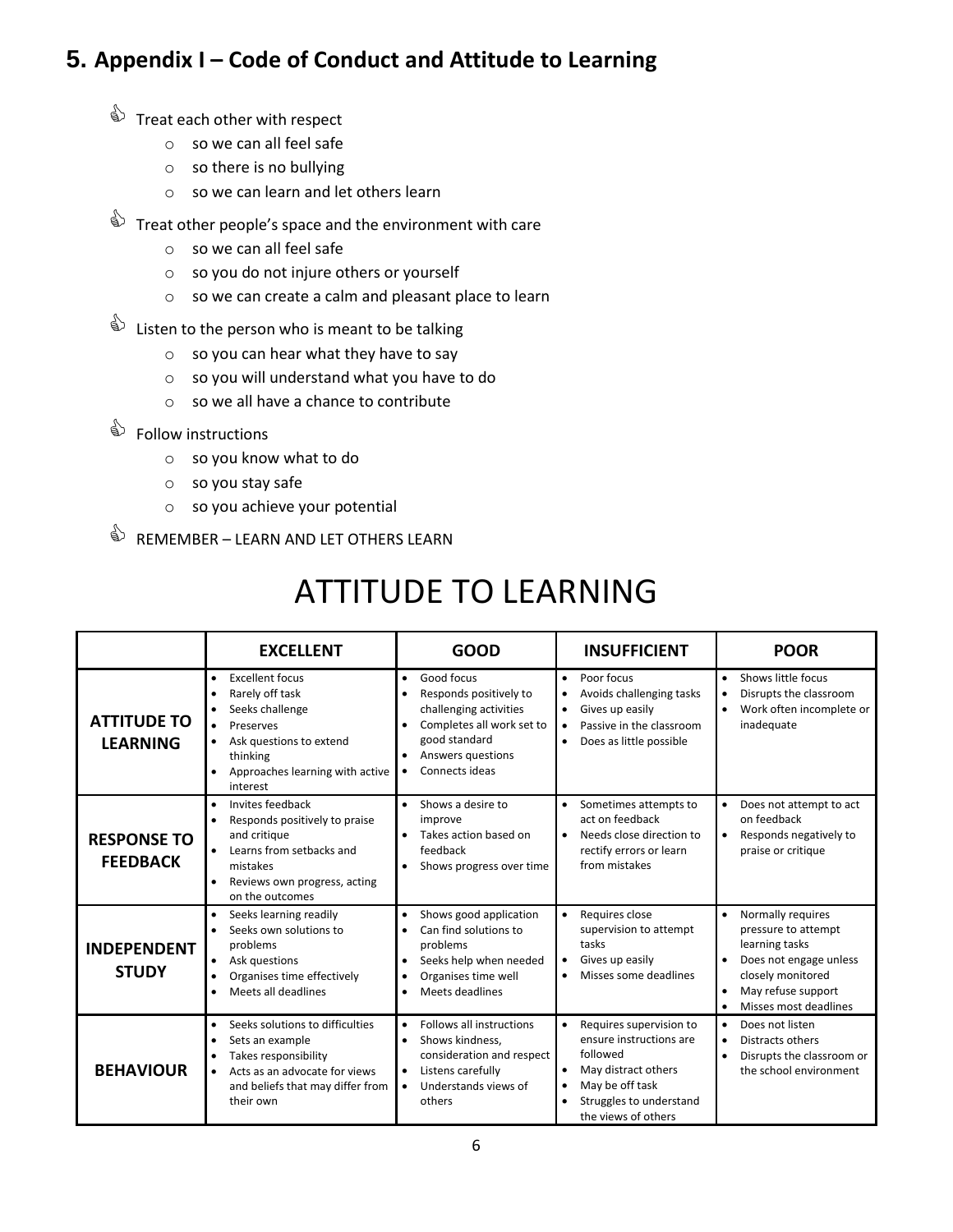# **6. Appendix II – School Rules**

Students are expected to behave respectfully and courteously and follow these rules

# At all times

- $\overset{\triangle}{\bullet}$  follow staff and/or prefect instructions promptly
- $\qquad$  wear correct uniform
- **A** remove jackets or outside clothing inside the building
- show corridor courtesy; walk quietly, keep to the left and be considerate when using doors
- $\overset{\triangle}{\triangle}$  ensure walkways are clear e.g by hanging bags on the hooks provided
- $\overset{\triangle}{\Leftrightarrow}$  avoid going to your locker in between lessons
- $\mathbf{Q}$  line up outside classrooms in an orderly way
- $\overrightarrow{a}$  eat only in the dining room at lunch/break time
- $\qquad \qquad \& \qquad$  put all litter in the bins provided
- $\overset{\triangle}{\bullet}$  do not chew gum or bring it into school
- $\qquad$  do not use offensive language
- stay on site unless going home to lunch or you have been given a signed permission slip by a member of staff
- $\overrightarrow{a}$  go outside at break and lunchtimes when the weather is reasonable

# In lessons

- sit in the seat designated by staff and stay in your seat unless given permission to move
- $\overrightarrow{a}$  have all your equipment ( planner, books, pen, pencil, ruler, eraser, etc)
- $\qquad \qquad \circledast$  put your bag away safely
- $\overrightarrow{a}$  be ready to start work promptly
- $\overrightarrow{a}$  listen when someone else is speaking
- <span id="page-6-0"></span> $\mathbf{e}^{\mathbf{e}}$  leave the lesson when instructed in an orderly manner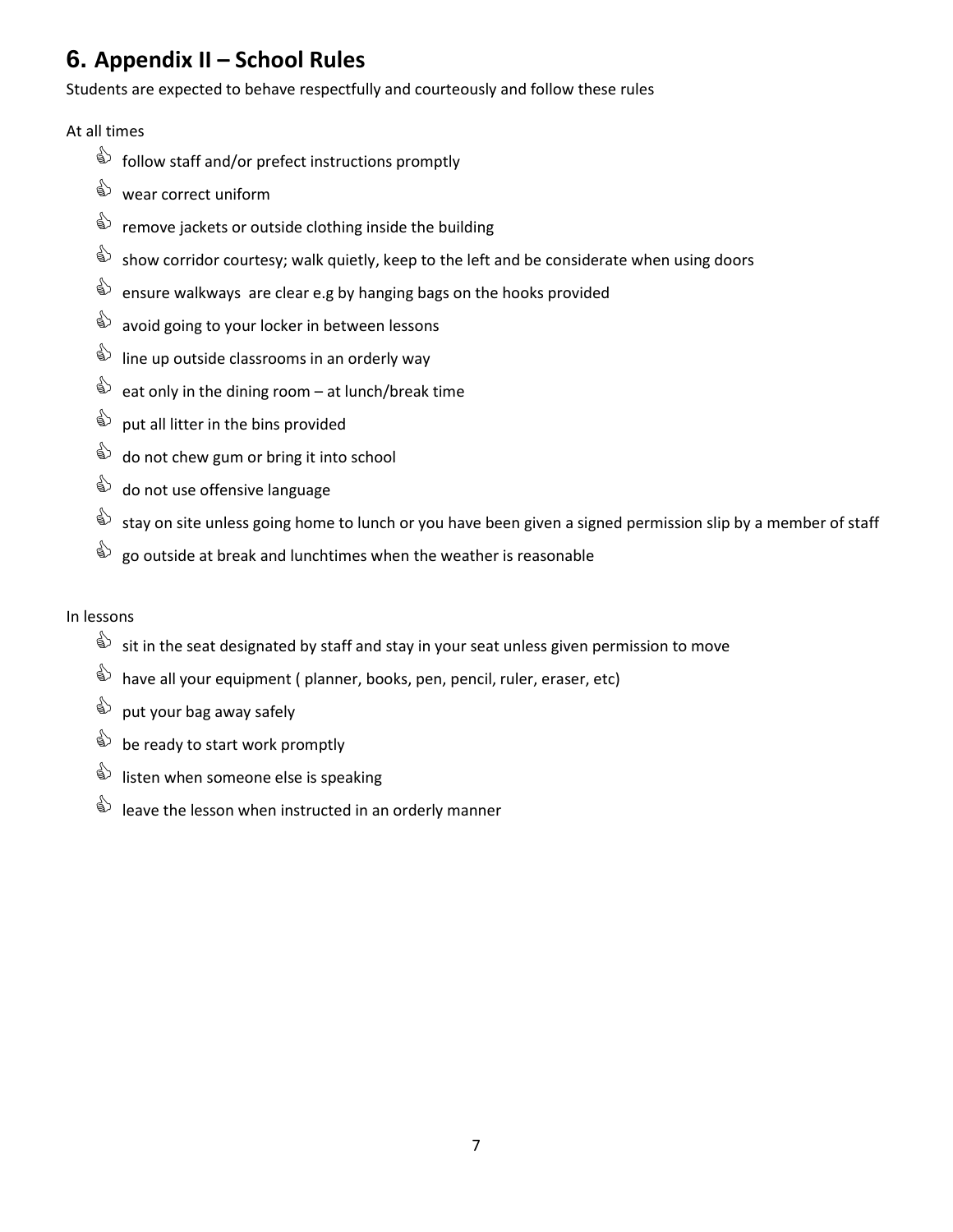# **7. Appendix III - Rewards System**

Good behaviour management is brought about by an appropriate classroom environment, classroom management and an appropriate and accessible curriculum

Praising students will raise their self-esteem, help them to learn to accept praise with good grace, enable them to recognise and appreciate their strengths and that of others.

Praise can be linked to attainment, achievement, motivation, effort, contribution, co-operation, teamwork and thoughtful action towards and for others

Students should be given praise at every opportunity for *behaving* in the desired way

Staff are encouraged to use a praise board in their classroom and identify students who are behaving and working well.

Praise may also be given in books where appropriate.

We operate a system of 'stamps' on cards and/or in planners to recognise good behaviour and class work. These are tallied up and result in individual, house/form and whole school rewards including rewards specific to each school, for example money off prom tickets, prize draws for vouchers.

## **Whole School Rewards**

Each year every school in our Federation holds an annual Prize Evening in which the achievements of individual students are recognised. Individual awards are sponsored by members of the local community and businesses. Success in sport, the community and in learning is acknowledged.

Town Councils sponsor the Citizenship Prize awarded to an individual or group of students who contribute most to our Federation and wider community.

## **Attendance Rewards**

<span id="page-7-0"></span>We operate a tiered system of rewards for attendance, tailored to each school. Good attendance is rewarded by various methods including certificates, letters home, voucher rewards, free breakfast etc.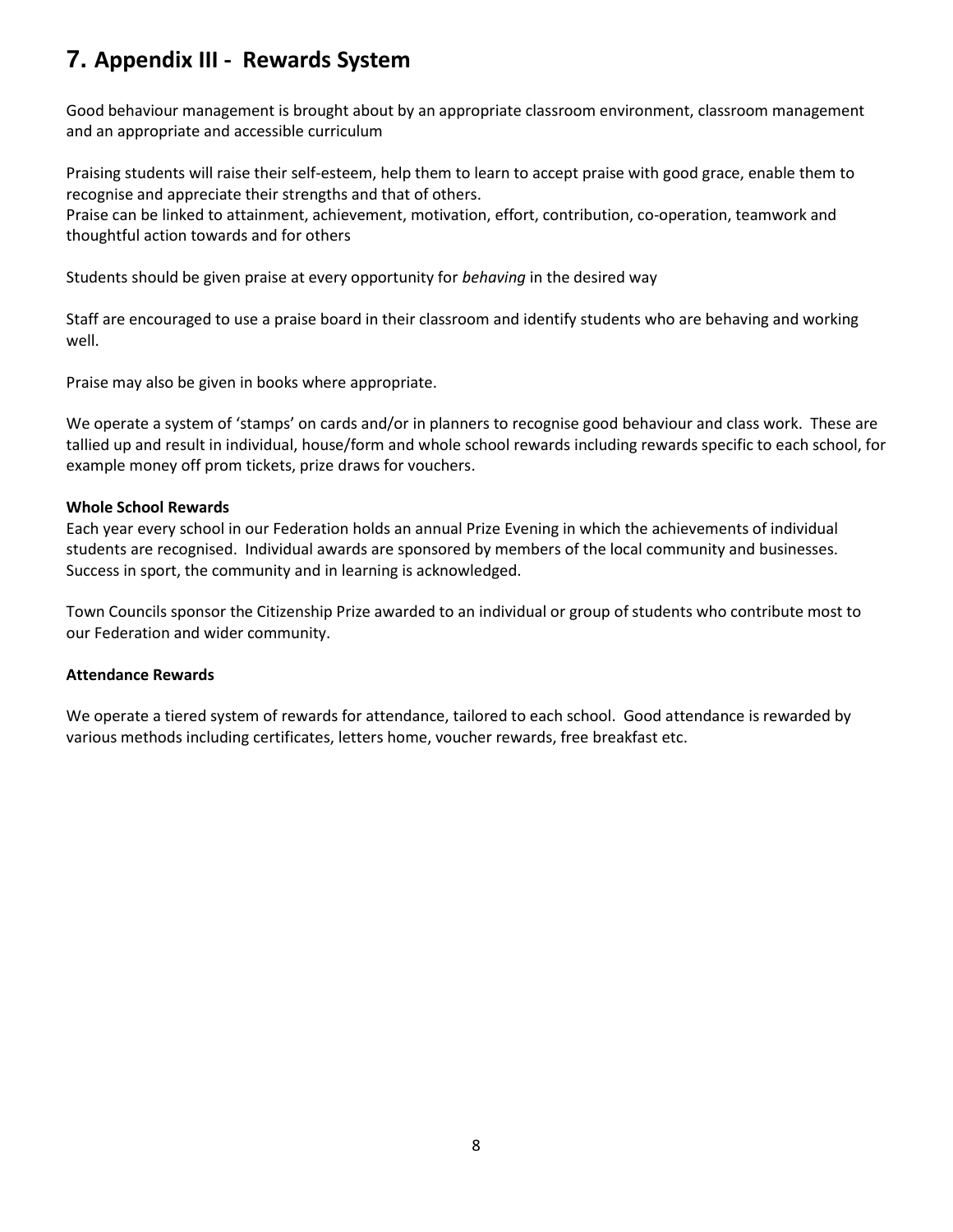# **8. Appendix IV - Discipline for Learning**

The staff at Cumbria Futures Federation have been trained in positive behaviour management techniques. This means that staff will use positive corrective techniques.

Always aim to develop good classroom routines

- **standing at the door to greet students**
- **students entering the room quietly and moving to their assigned seats**
- students encouraged to take out equipment including planner, pen, pencil etc
- **E** engaging students with a starter activity
- providing lesson objectives and key words at the start of the lesson (if appropriate) for students to note on their arrival; giving time to respond to dialogic marking if appropriate
- **that** taking the register once the students are engaged so that there is more time for learning
- **•** collecting homework in during an activity so that the class is not waiting to learn
- **EXED** gaining the attention of the class by giving a warning to the class 30 secs before they need to stop the activity
- using the hands up signal to prompt attention, if appropriate
- lending a pupil a pen or pencil so that the teacher does not have to engage in a dispute but noting down lack of equipment to be addressed later and or inform tutor
- **Example 3 assigning students to tasks to assist in clearing away. This means only a few students need to move round** the room and there is more time for teaching and learning during the lesson.
- **EXECT** ensuring that students leave the lesson on time so that they are not late for their next lesson

Staff use positive corrective language as part of good classroom practice which contributes to the 4 phases of discipline

- preventative teaching, learning, social, organised
- supportive repairing and rebuilding relationships with students
- **EXE** encouraging and corrective
- **EXP** consequential immediate and deferred

This encourages

- ownership of the behaviour by the students and within the class room by the teacher and outside the classroom by all staff and students
- self-discipline
- mutual respect
- **high self esteem**
- **Phone** positive relationships

Staff use assertive seating plans to support discipline for learning. These seating plans are held with the Cover Supervisor in case of absence. This plan involves seating students in the best place to learn as determined by the teacher. The teacher has the right to determine where a student should sit.

In some cases bespoke behaviour expectations and consequences are used for specific individuals and groups. For example, the behaviour of some year groups might be supported by a system of 'good neighbour' single lesson isolations, allowing for immediate and time bound consequences for unacceptable behaviour for a specific period of time, for example one term. This is in addition to and compliments our 'crossing the line' policy outlined below.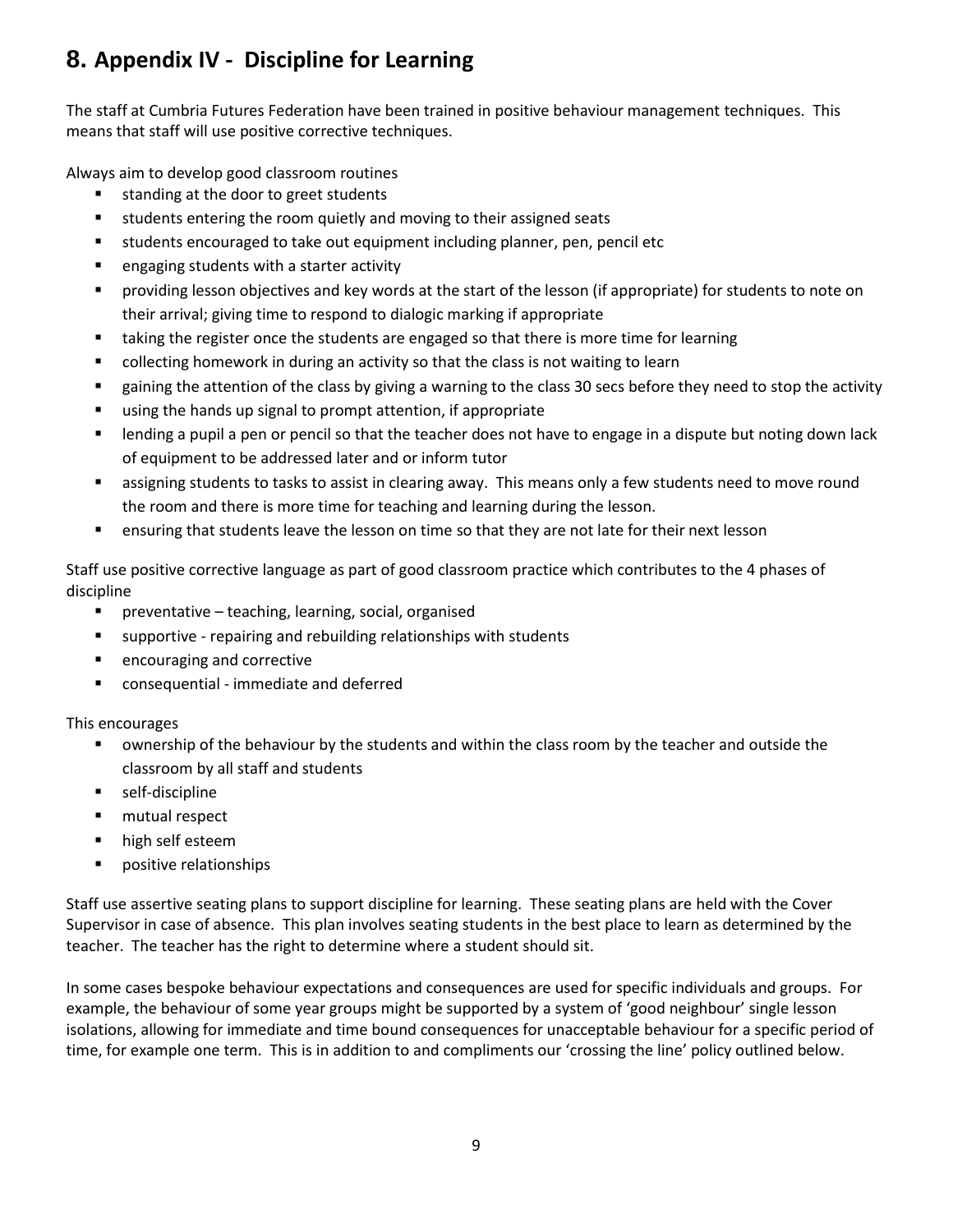Other techniques used by staff include

- **a** a focus on **primary** behaviours
- **using incidental language** directs or reminds a pupil without directly telling them e.g. "There is a lot of mess in this room and it is nearly time for lunch."
- **distraction/diversion** to prevent a scenario from escalating.e.g. where a pupil shows early signs of losing focus on a task, ask them to help give out some materials and thank them for their help before asking them to return to the task.
- **behavioural direction** directs a group or individuals by referring explicitly to the expected behaviour. e.g. " David – Listening to instructions… Thank you"
- **rule reminder** briefly reminds the group or individuals about an agreed rule. e.g. "Remember our rule about listening (Listen to the person who is meant to be talking)
- **tactical pausing** pausing briefly in spoken direction to emphasise attention and focus
- **tactical ignoring** may be appropriate for attention seeking behaviour. Ignore the Target pupil but praise the nearby pupil exhibiting the desired behaviour e.g. "Well done Ben. You have remembered to put your hand up to answer a question."
- **take up time** allowing students not to lose face. Follows an instruction with a pause to allow students time to comply. e.g "Could you open your book and start work now, Carl. I'm going to see Adam who needs some help and I'll come back in a minute if you need any."
- **non-verbal reminders** smile, nod, thumbs up, hand outstretched to "hold" a pupil who wants to answer a questions
- **Proximal control** moving position in class whilst avoiding any sense of threat
- **simple brief directions** using questions such as "what", "when" and "how" rather than "why" or "are you". These sorts of questions direct responsibility towards the students rather than asking for reasons. e.g. "What should you be doing now?" rather than "Why aren't you working?"
- **choice**  giving a pupil some control over a situation which is less likely to initiate point –blank refusal e.g. "You agreed not to get your phone out during lessons. Put it in your bag or on my desk. Thanks."
- **when-then direction** avoids the negative by expressing the situation positively e.g. "When you have finished your work, then you can go out."
- **partial agreement** deflects confrontation with students by acknowledging concerns, feelings and actions. e.g. "Yes, you may have been talking about your work but I would like you to…."
- **redirection**  remind students about what they should be doing and avoid getting into discussion about what the students are doing wrong. e.g. "Ok Natalie, We're looking at the diagram on page 34 of your books"
- **directing students to work aside (away from peers)**
- **deferred consequences** deal with a pupil who is misbehaving later and therefore removes the "audience", the rest of the class. This is more likely to have a positive outcome and gives more time for teaching and learning. e.g. "I'd like to sort this out now, Emma but we can't do it now. I will talk with you at 10:35."
- **Separating the inappropriate behaviour from the pupil** make the behaviour unacceptable not the pupil. e.g. "Throwing books is not acceptable in this room" rather than "**Stop** throwing books in this room"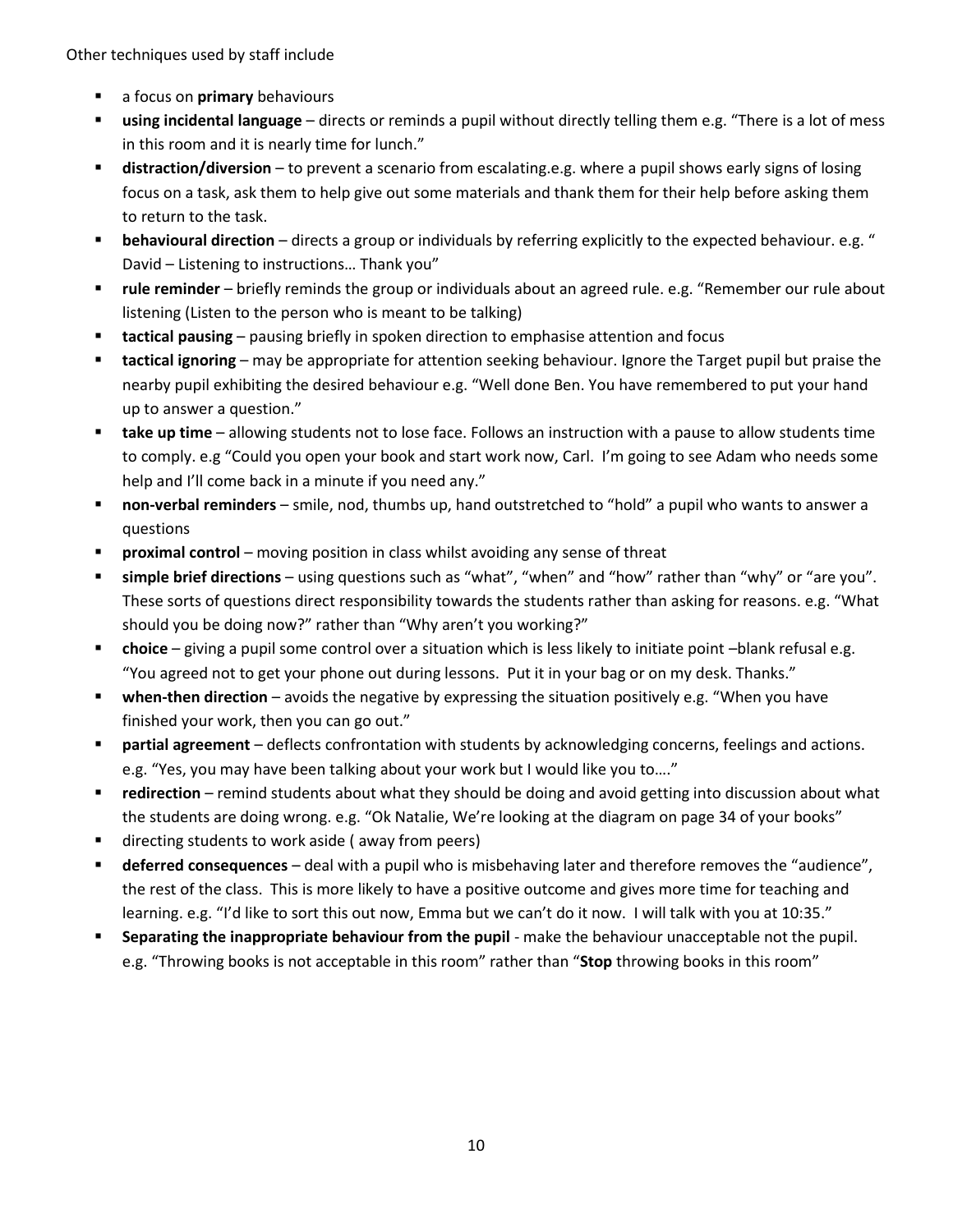# <span id="page-10-0"></span>**9. Appendix V – Consequences: Crossing the line**

We have a crossing the line approach for any behaviour which prevents or hinders the learning of any student or prevents a teacher teaching as they want to.

**1 st warning** The member of staff warns the student that continued misbehaviour will result in a consequence. If the student responds offer praise.

2<sup>nd</sup> warning The member of staff gives the student a 2<sup>nd</sup> warning that continued misbehaviour will result in an immediate internal isolation/inclusion. If the student responds offer praise, if they continue to misbehave then a member of senior staff is contacted via reception to remove the student from the class. The student is given the opportunity to reflect on their poor behaviour and the consequences of this with staff, and is then given appropriate work to complete. The isolation/inclusion lasts for one day (or equivalent). Parents are immediately contacted. Following the isolation/inclusion, the student is put on tutor report for a week to prevent any reoccurrence of the offence.

An immediate isolation/inclusion (without warnings as outlined above) will be given for:

- Swearing directly at staff
- Serious breach of health and safety
- Fighting
- Smoking
- Leaving school site without permission
- Any other behaviour considered serious enough for isolation in consultation with the Headteacher, Deputy Headteacher and/or Head of Faculty

# **Mobile Phones/ Jewellery**

Students who bring a mobile phone into school must hand it into the school office at the start of the day and collect it on leaving at the end of the school day.

Students who wear jewellery other than specified in our Federation's agreed uniform policy can be a health and safety risk.

There is stepped approach to persistent misuse of electronic devices and/or wearing of jewellery.

- Item is taken by the member of staff and placed in envelope with name and date on envelope
- Item placed safely in Reception and parents informed. If parents agree, the item will be returned to student on the first occasion only.
- Otherwise and on second and subsequent occasions, the item must be collected by parents from the school office.

Second occasion

as before but the Item is returned after 5 days

Third occasion

- as before
- letter sent home via the office
- Item is returned to parents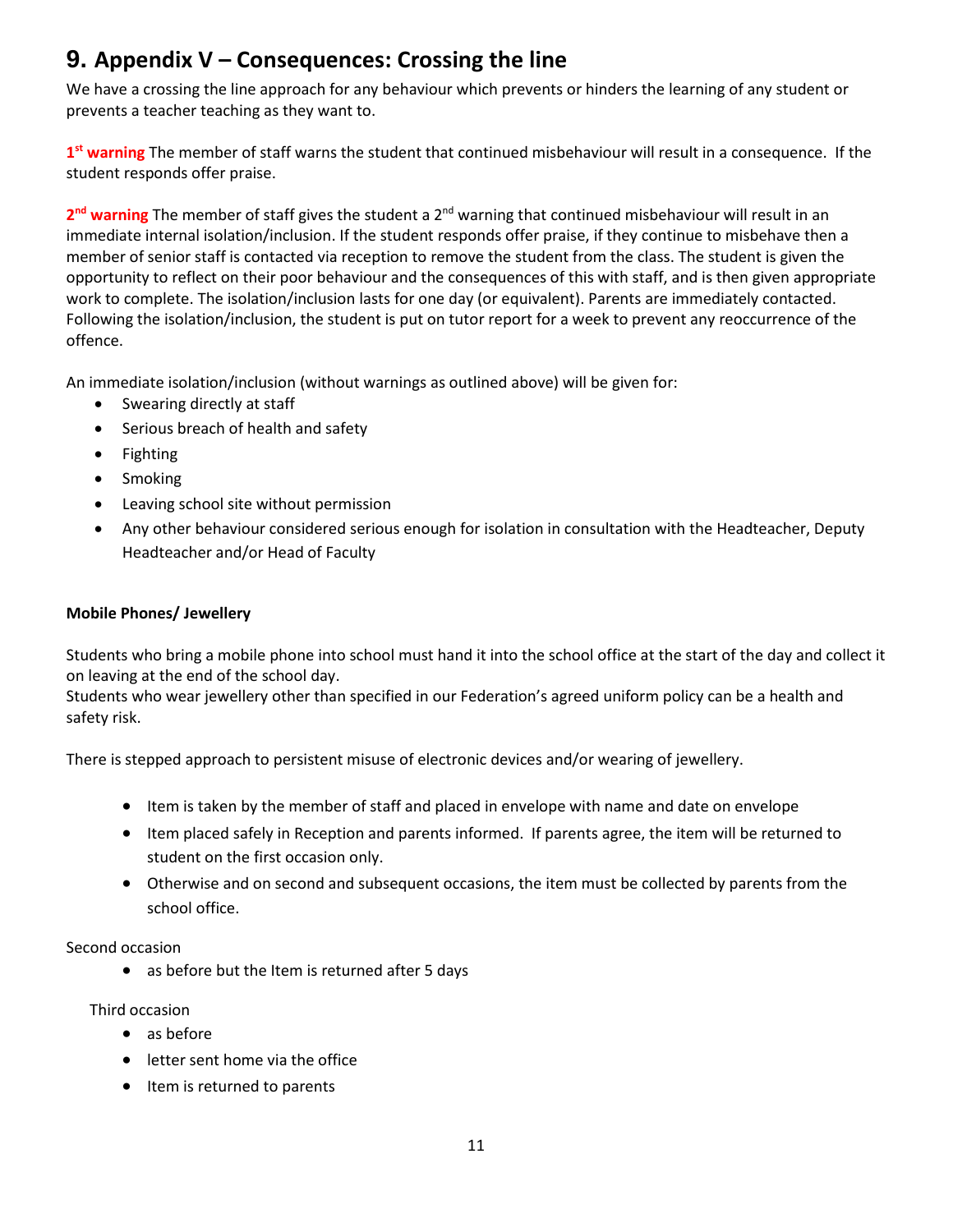This strategy is throughout the students' school career and does not start afresh each year.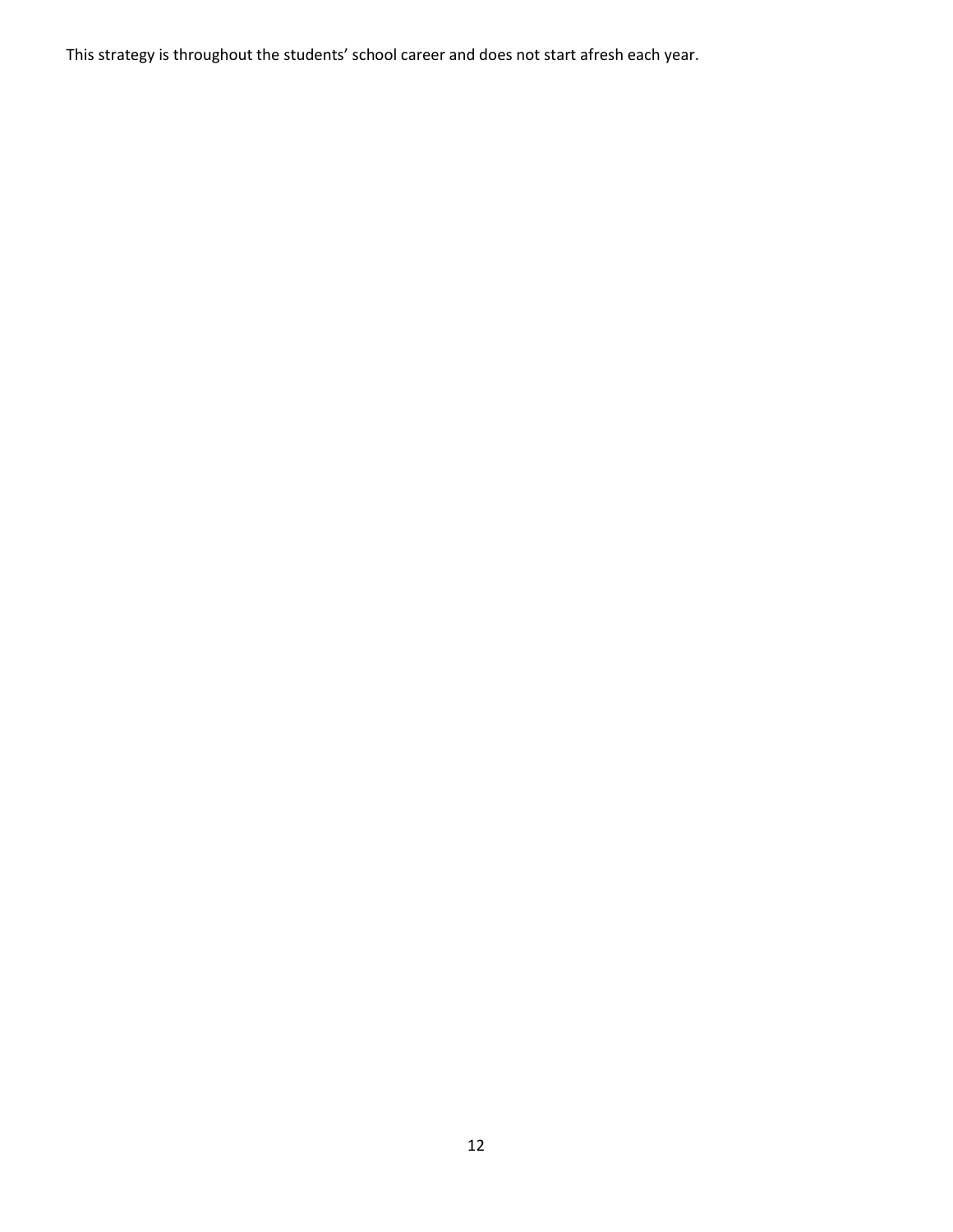# **10. Appendix VI - Exclusions**

Our Federation seeks to avoid excluding students from school. However it is important that there is a planned consequence for students who are involved in serious inappropriate behaviour. Our Federation will always pay due regard to the Equality Act 2010 when managing incidents of inappropriate behaviour, individual circumstances and SEND will always be considered.

# **Internal isolation / inclusion**

This option is available if staff time is available. Students are withdrawn from lessons and supervised during break and lunchtime.

# **Fixed term and Permanent exclusion**

Our Federation will issue a fixed term exclusion for a student who is involved in a serious breach of discipline such as physical or verbal aggression directed towards other students or staff. The circumstance of each incident is considered before a decision is taken. The Headteacher's response should be proportionate, reasonable, fair and lawful.

Our Federation will follow the advice and procedures laid out in "Exclusion from maintained schools, academies and pupil referral units in England Statutory guidance for those with legal responsibilities in relation to exclusion" (September 2017). This guidance can be requested and is available on our Federation Website.

Our Federation will endeavour to avoid exclusion through the management of behaviour set out in this policy.

Exclusion will only be for serious breaches of this policy or where the student remaining in school would seriously harm the education or welfare of others.

The Headteacher may exclude a student for one or more fixed periods, for up to 45 days in any one school year. The Headteacher may also recommend that a student is excluded permanently, this may be the result of two processes. The first is a final, formal step in a concerted process for dealing with disciplinary offences following the use of a wide range of other strategies, which have been used without success. It is an acknowledgement that all available strategies have been exhausted and is used as a last resort. This would include persistent and defiant misbehaviour including bullying (which would include racist or homophobic bullying) or repeated possession and or use of an illegal drug on school premises. The second is where there are exceptional circumstances and it is not appropriate to implement other strategies and where it could be appropriate to permanently exclude a student for a first or 'one off' offence. These might include:

- Serious actual or threatened violence against another student or a member of staff.
- Sexual abuse or assault.
- Supplying an illegal drug.
- Carrying an offensive weapon \*.
- Arson.

Our Federation will consider police involvement for any of the above offences.

\* *Offensive weapons are defined in the Prevention of Crime Act 1953 as "any article made or adapted for causing injury to the person; or intended by the person having it with him for such use by him."*

These instances are not exhaustive but indicate the severity of such offences and the fact that such behaviour seriously affects the discipline and well being of our Federation.

Our Federation has the responsibility to provide education during a fixed term exclusion. Where a student is excluded for 6 or more days our Federation has the duty to arrange full time (24 hours in Years 7 to 10 and 25 hours in Year 11), off site education provision. Our Federation will provide education, this may be provided by the following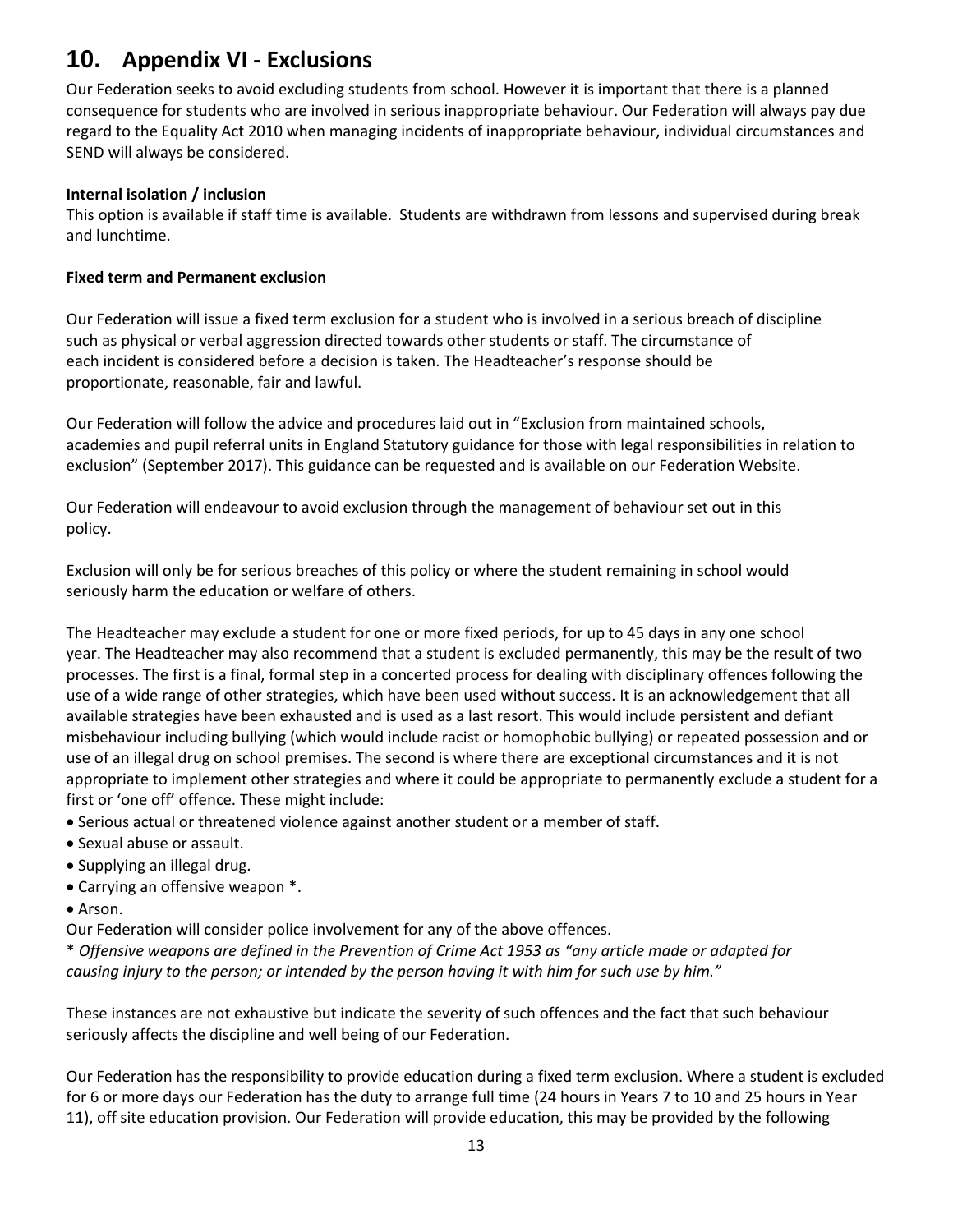agencies:

- Inspira (via the Youth work scheme)
- Pupil Referral Unit, Distington
- Consortium response
- West Cumbria Achievement Zone
- Other Vocational providers

Our Federation will liaise with the outside education provider to ensure that the student continues with their programme of study. In most cases our Federation will set the work to be completed and ensure that it is completed appropriately.

Where inappropriate behaviour is sustained over a longer period of time, Our Federation will use the Special Needs Code of Practice and consider drawing up an Individual Education Plan, This could result in referral to a specialist teacher with particular expertise in working with students with behavioural, emotional or social difficulties. These plans will always involve the student and parent.

# **Alternatives to Exclusion**

Our Federation works closely with other local secondary schools to undertake managed moves where such a course of action would be of benefit both to the student and the two schools concerned. However, the threat of a permanent exclusion will never be used as the means to persuade parents to move their child to another school.

## **Lunchtime Exclusion**

Students whose behaviour at lunchtime is disruptive may be excluded from our Federation premises for the duration of the lunchtime period. This will be treated as fixed term exclusion and parents will have the same right to gain information and to appeal.

# **Behaviour Outside School**

Students' behaviour outside School on school "business" for example school trips and journeys, away school sports fixtures or a work experience placement is subject to our Federation's Behaviour Policy. Bad behaviour in these circumstances will be dealt with as if it had taken place in School. For behaviour outside School but not on school business this policy will still have effect if there is a clear link between that behaviour and maintaining good behaviour and discipline among the student body as a whole. If students' behaviour in the immediate vicinity of our Federation or on a journey to and from school is poor and meets our Federation criteria for exclusion then the Head may decide to exclude.

## **Drug Related Exclusions**

In making a decision on whether or not to exclude for a drug-related offence the Headteacher will have regard to our Federation's published policy on drugs and will also seek advice from the LA. The decision will depend on the precise circumstances of the case and the evidence available. In some cases fixed term exclusion will be more appropriate than permanent exclusion. The Head will make a judgment set against the criteria in our Federation's Drugs Policy.

## **Damage to property**

Our Federation would seek to recover the cost of repair to furniture, fixtures and the building in the event of deliberate or malicious damage. Our Federation Council has the responsibility to advise the Governors and Headteacher of the improvements which they wish to see to the facilities within school. Each year, our Federation set a budget for repairs. Our Federation Council is involved in the monitoring of this budget. School Council is able to advocate for the use of any under spend of this budget to improve our Federation.

In some cases a student or parent/carer may be unable to afford the cost of repair. Students will be asked to complete "work" at a specified rate to pay off the debt. Such work might include picking up litter, sweeping the yard, cleaning windows etc. These activities will have due regard to health and safety. Work hours will be agreed in advance and signed off.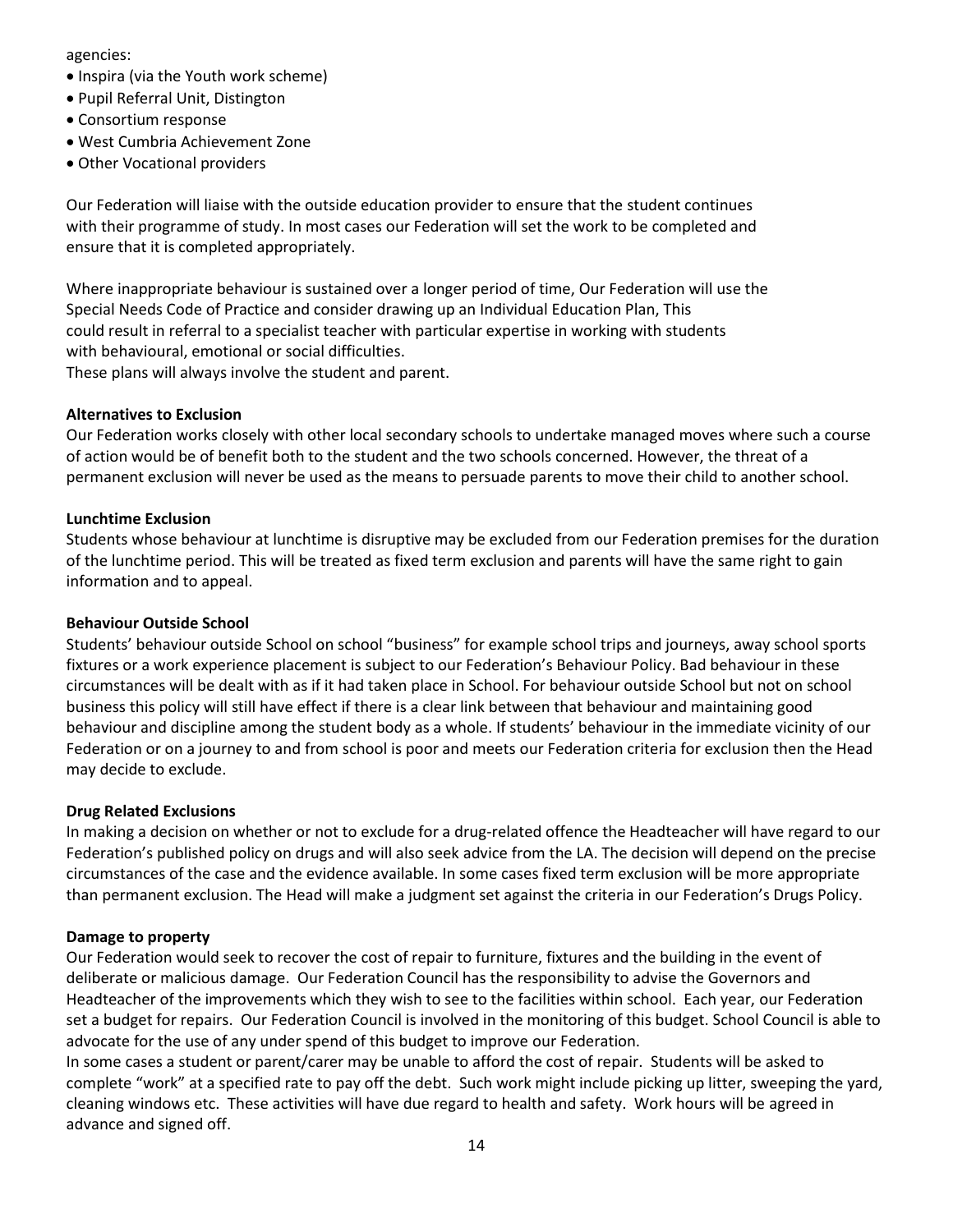# **Substance Misuse**

Students suspected of being under the influence of alcohol or other illegal substances are reported immediately to the Headteacher or designated deputy. The student will be removed from the classroom and parents or carers contacted. Other support agencies may be contacted to offer support to the student and parent. An incident of this nature is likely to result in a fixed term exclusion.

<span id="page-14-0"></span>Supplying alcohol or illegal substances in school is likely to lead to permanent exclusion in accordance with guidance from the LA and DfE. The matter would be referred to the police.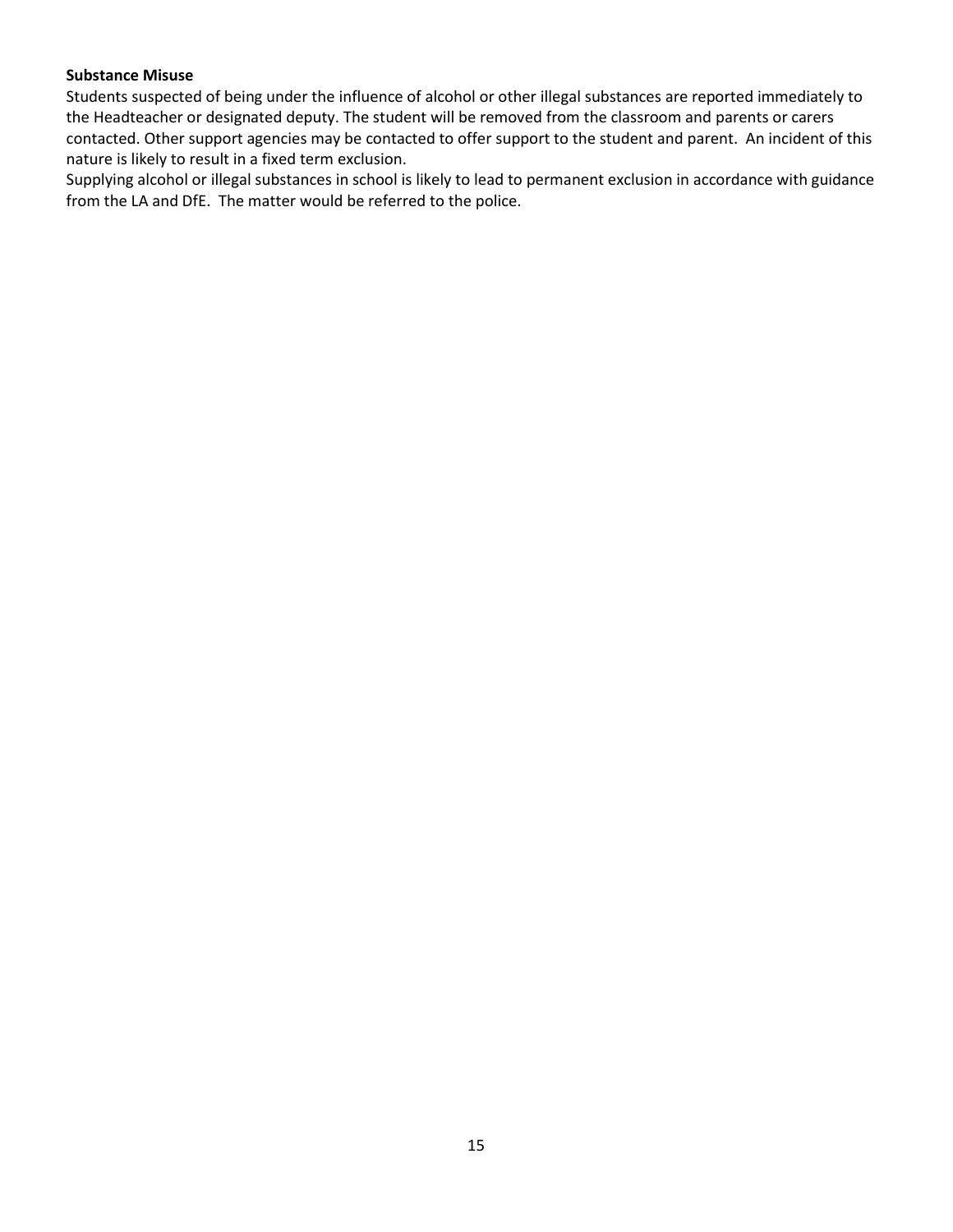# **11. Appendix VII – Support for Students**

# **The role of the tutor**

Each tutor is responsible for monitoring the attainment, achievement and behaviour of the students within his or her tutor group.

Tutors are expected to contribute to and attend reviews of IEPs and PSPs and reviews of Passports for students from his or her form whenever possible.

Tutors and/or Pastoral Lead are expected to review the SIMS data completed by teachers and other staff on a regular basis. Staff can use assembly time or support staff to create an opportunity to review the behaviour incidents for an individual student.

Possible outcomes of such a review might include

- analysis of the data to determine subject, time, nature of inappropriate behaviour
- agreeing a target for improvement with the student
- placing the student on report to the tutor for a specified time. This report is always green

Tutors and/or Pastoral Lead complete the report request form and hand into to the office.

When a student is placed on report, parents are informed by letter with a date to review the reports.

At the review, the tutor will have collated the reports, with the student.

Data to be included in the review

- number of completed reports
- number of targets achieved each day
- attendance of the student during the report period
- attainment data

After each reporting period, Form Tutors and/or Heads of House will review the subject data (attainment, AfL, Homework etc) for the students within the tutor group.

Students with any concerns identified by the data are interviewed by the tutor and may be placed on a report for 2 weeks. A review follows this and a decision taken to

- take the student off report as motivation has improved
- keep the student on report for a further 2 weeks in all cases contact parents
- refer the student for discussion at the Inclusion Panel
- move the student upwards to a Deputy Headteacher report

# **Form Lead**

This role monitors the achievement, attainment and behaviour of students within the house.

Students causing concern may be monitored closely by the Head of House using a pink report. Students and parents may meet regularly to review PSPs or IEPs and/or Passports with the Pastoral Lead, Inclusion Manager, tutor and/or Head of House and Faculty Heads.

# **The Headteacher**

The Headteacher takes the lead role in monitoring the achievement, attainment and behaviour of students who are deemed to be at significant risk of permanent exclusion.

16

Students may be placed on a red report. Students and parents may meet regularly to review PSPs or IEPs and/or Passports with the Headteacher, SENCO, tutor and/or Head of House and Faculty Heads.

# **The Inclusion Panel/Multi Agency Support Team**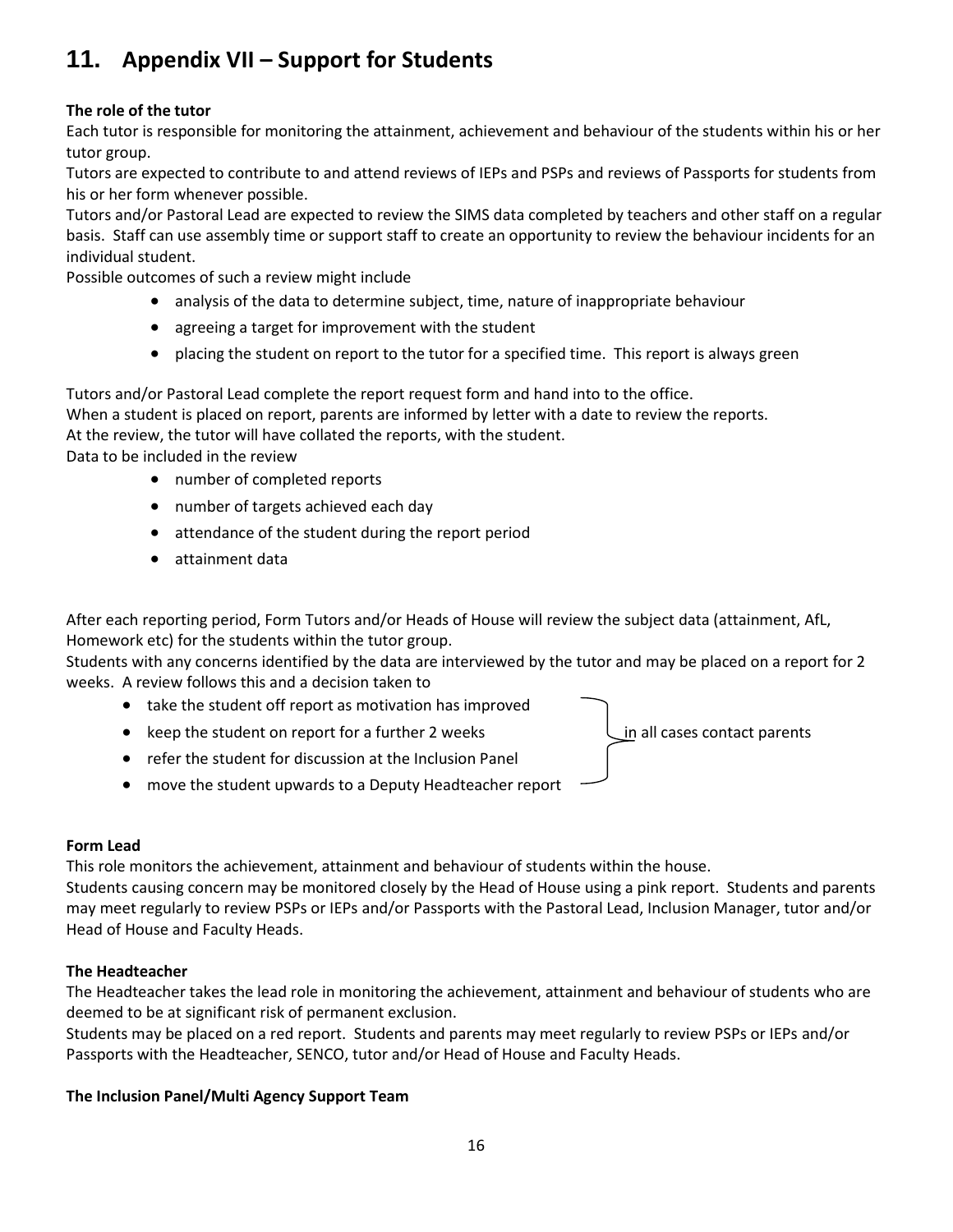This is a multi-agency meeting in which the needs of individual students are discussed and support or action to meet those needs identified.

Membership of the panel includes:-

tutors wishing to refer students, teacher with responsibility for monitoring attendance, SENCO, Inspira PA, School Nurse, Community Police, Head of House as appropriate.

Other staff who may attend include specialist staff from Inspira –Young Women's Sexual Health worker, Young Men's sexual health worker, representatives from CAMHS, Straightline, Parachute, NSPCC, Inclusion Officers, Educational Psychologist etc

The meeting takes place at least once a half term on a Thursday.

The panel also maintains a strategic overview of behaviour and SENs within our Federation and advises the leadership team.

# **Key worker**

Students causing concern may be allocated a key worker by the Inclusion Panel. This person will take a lead role in working with parents and the student and to co-ordinate other services offering support.

# **Records**

Our Federation now uses the SIMS system to record information behaviour and achievements as well as attendance and academic records.

In the past, our Federation developed a data base located on the teacher drive to record information and ensure that it is accessible to tutors, Head of Form, Headteacher, Inclusion Manager .

Additional information regarding an incident can be recorded electronically and attached to individual students records on SIMS. A signed paper copy is included in pupil files as appropriate.

# **Exclusions**

Records of all types of exclusions are maintained on SIMS and centrally by admin and Headteacher.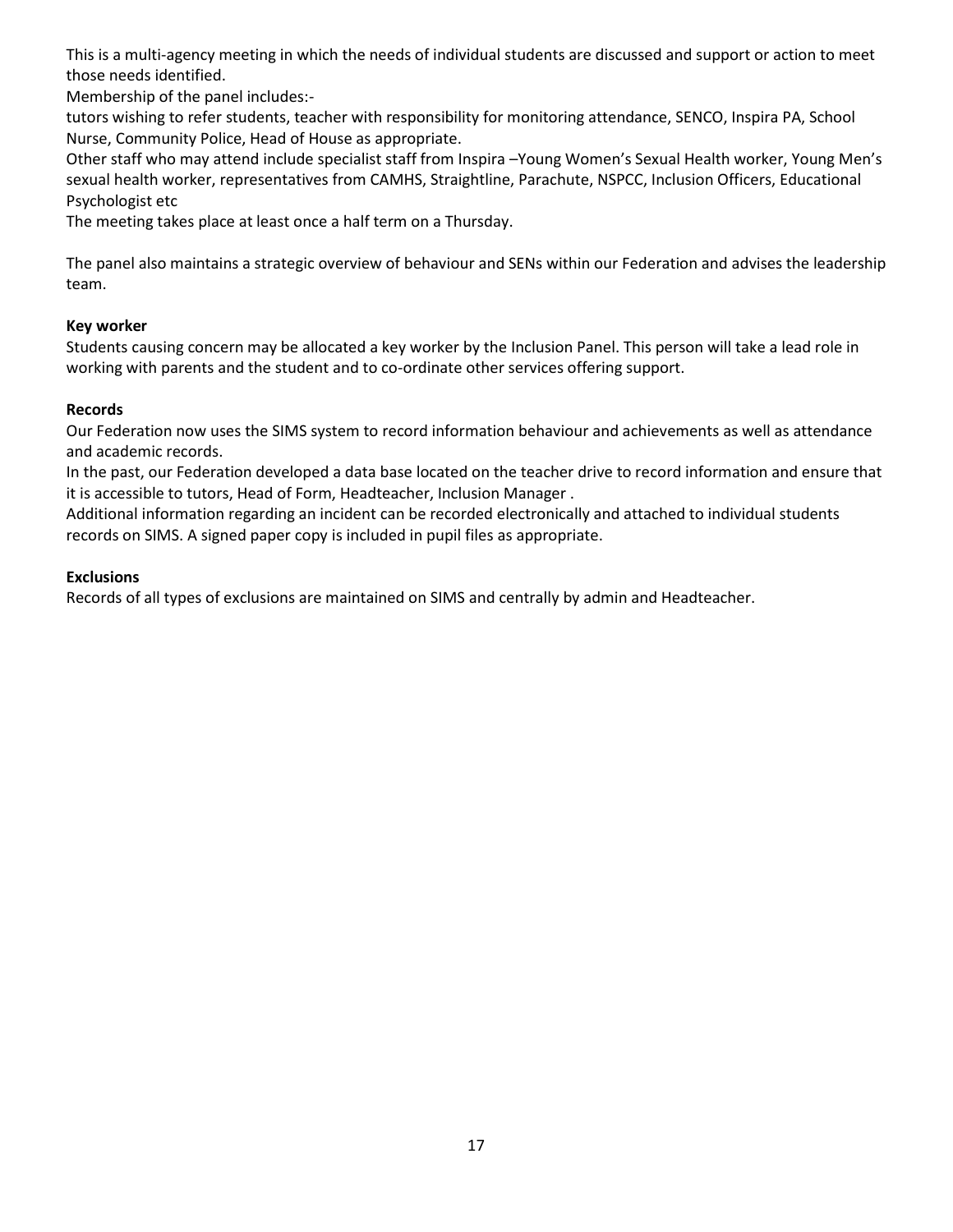# **12. Appendix VIII – Consideration for Off-site provision following exclusion of more than 5 days.**

**Arrangements:** Where to go / Who to report to / What time – Start and finish / Registration procedures / Mealtimes and breaks / Transport

**Pupil Expectations:** Uniform/clothing / Behaviour

**Information Sharing :** The provider must be informed of the Child's emergency contact details and any medical needs/allergies. It would be good practice for the provider to be given other relevant information as necessary, for example if the pupil has any special needs; academic profile of the pupil; any risk assessment; IEP; PSP; PEP.

**Safeguarding:** The provider must be provided with any relevant safeguarding information. / What are the registration procedures / What will happen if the young person fails to attend.

**Curriculum and Staffing:** Who will deliver the provision (receiving or excluding school) What if the pupil requires additional support. Will a LSA/Other member of staff be provided to go with the pupil. / How the work will be provided (Excluding School/Receiving School) / Will the work follow the national Curriculum or will it be alternative provision

If a variety of alternative providers are to be used, these should be named

**Curriculum and Staffing:** Who will deliver the provision (receiving or excluding school) What if the pupil requires additional support. Will a LSA/Other member of staff be provided to go with the pupil. / How the work will be provided (Excluding School/Receiving School) / Will the work follow the national Curriculum or will it be alternative provision

If a variety of alternative providers are to be used, these should be named

**Dual registration/Alternative curriculum:** If the pupil is dual registered or attends alternative provision, will that provision continue or be suspended during the period of the exclusion.

**Reintegration procedures:** What does the pupil do when the exclusion finishes / how will be pupil be reintegrated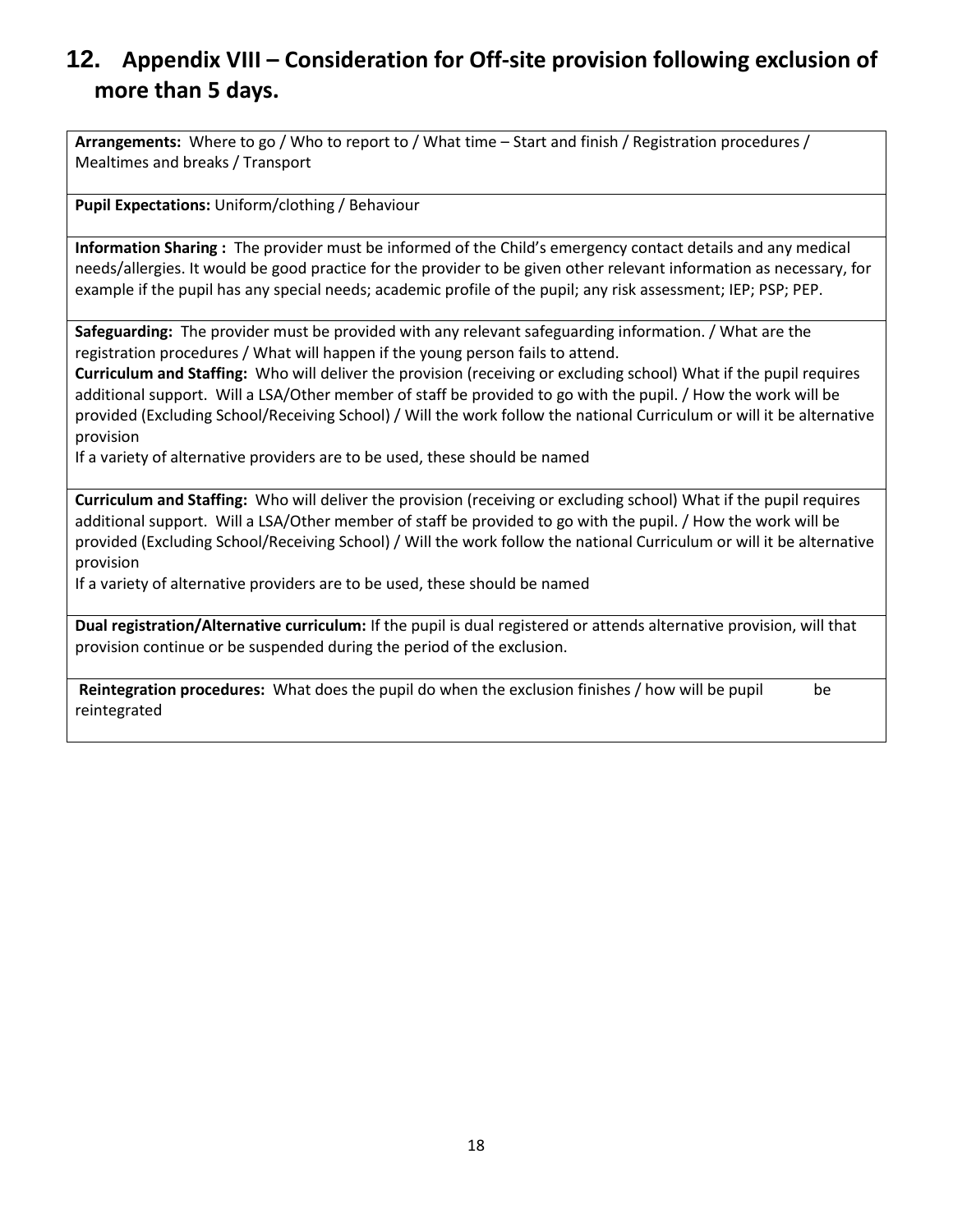# **13. Appendix IX - Discipline in schools: teachers' powers**

# **Key Points**

- 1. Teachers have statutory authority to discipline students whose behaviour is unacceptable, who break our Federation rules or who fail to follow a reasonable instruction (Section 90 and 91 of the Education and Inspections Act 2006).
- 2. The power also applies to all paid staff with responsibility for students, such as teaching assistants.
- 3. Teachers can discipline students at any time the pupil is in school or elsewhere under the charge of a teacher, including on school visits.
- 4. Teachers can also discipline students in certain circumstances when a pupil's misbehaviour occurs outside of school.
- 5. Teachers have a power to impose detention outside school hours.
- 6. Teachers can confiscate students' property.

# **What the law allows:**

Teachers can discipline students whose conduct falls below the standard which could reasonably be expected of them. This means that if a pupil misbehaves, breaks a school rule or fails to follow a reasonable instruction the teacher can impose a punishment on that pupil. When poor behaviour is identified, sanctions should be implemented consistently and fairly in line with the behaviour policy. Good schools will have a range of disciplinary measures clearly communicated to school staff, students and parents. These can include:

- A verbal reprimand.
- Extra work or repeating unsatisfactory work until it meets the required standard.
- The setting of written tasks as punishments, such as writing lines or an essay.
- Loss of privileges for instance the loss of a prized responsibility or not being able to participate in a nonuniform day.
- Missing break time.
- Detention including during lunch-time, after school and at weekends.
- School based community service or imposition of a task such as picking up litter or weeding school grounds; tidying a classroom; helping clear up the dining hall after meal times; or removing graffiti.
- Regular reporting including early morning reporting; scheduled uniform and other behaviour checks; or being placed "on report" for behaviour monitoring.
- Extra physical activity such as running around a playing field; and
- In more extreme cases schools may use temporary or permanent exclusion.

Subject to the behaviour policy, teachers may discipline students for:

- a) misbehaviour when the pupil is:
- taking part in any school-organised or school-related activity or
- travelling to or from school or
- wearing school uniform or
- in some other way identifiable as a pupil at our Federation.
	- b) or misbehaviour at any time, whether or not the conditions above apply, that:
- could have repercussions for the orderly running of our Federation or
- poses a threat to another pupil or member of the public or
- could adversely affect the reputation of our Federation.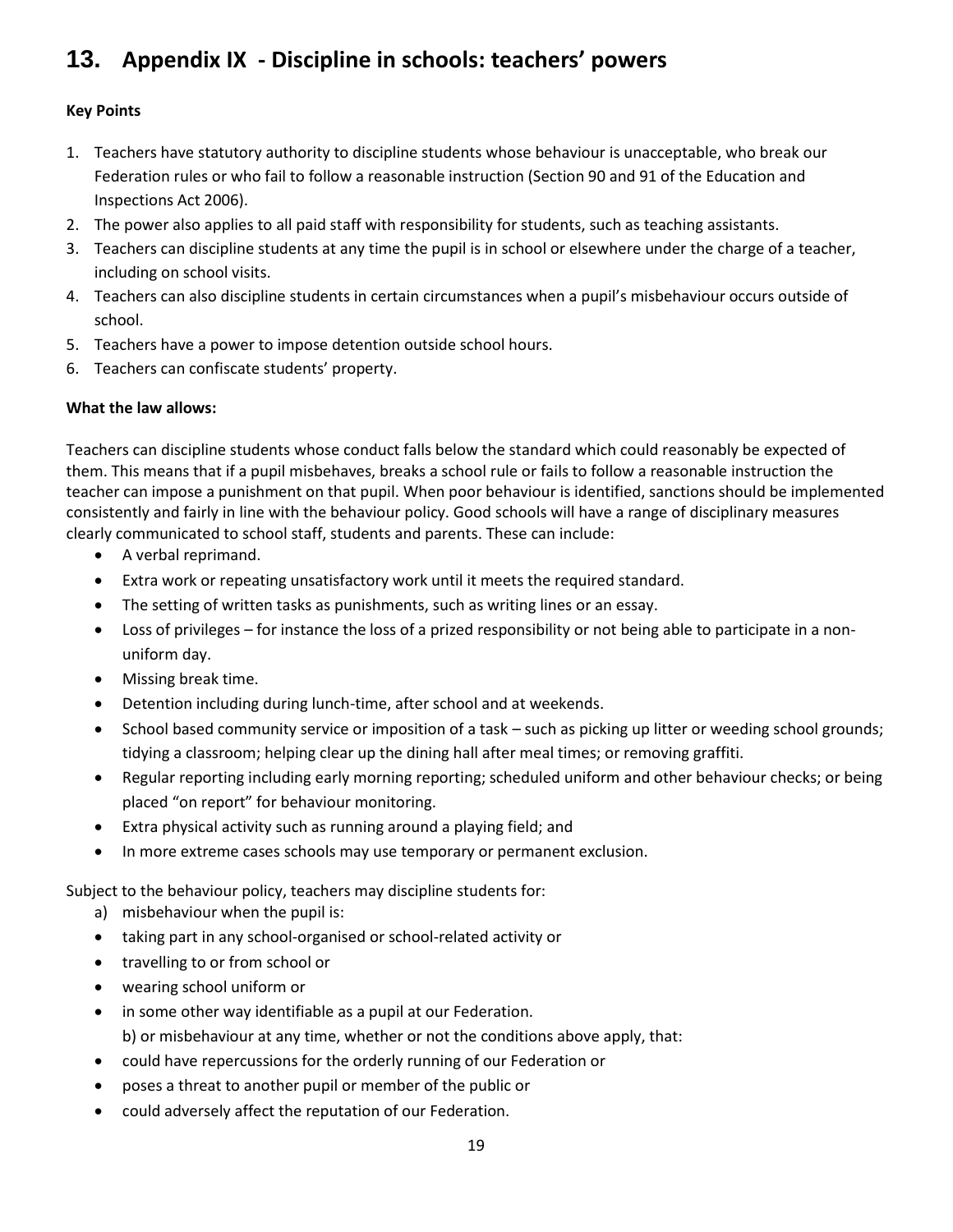Parental consent is not required for detentions.

Staff will exercise professional judgement in situations where behaviour is challenged in order to minimise risk to themselves and to the students.

As with any disciplinary penalty a member of staff must act reasonably given all the circumstances, when imposing a detention or any other sanction. With lunchtime detentions, staff should allow reasonable time for the pupil to eat, drink and use the toilet.

Detentions outside school hours

School staff should not issue a detention where they know that doing so would compromise a child's safety. When ensuring that a detention outside school hours is reasonable, staff issuing the detention should consider the following points:

- Whether the detention is likely to put the pupil at risk.
- Whether the pupil has known caring responsibilities which mean that the detention is unreasonable.
- Whether the parents ought to be informed of the detention. In many cases it will be necessary to do so, but this will depend on the circumstances. For instance, notice may not be necessary for a short after school detention where the pupil can get home safely; and
- Whether suitable travel arrangements can be made by the parent for the pupil. It does not matter if making these arrangements is inconvenient for the parent.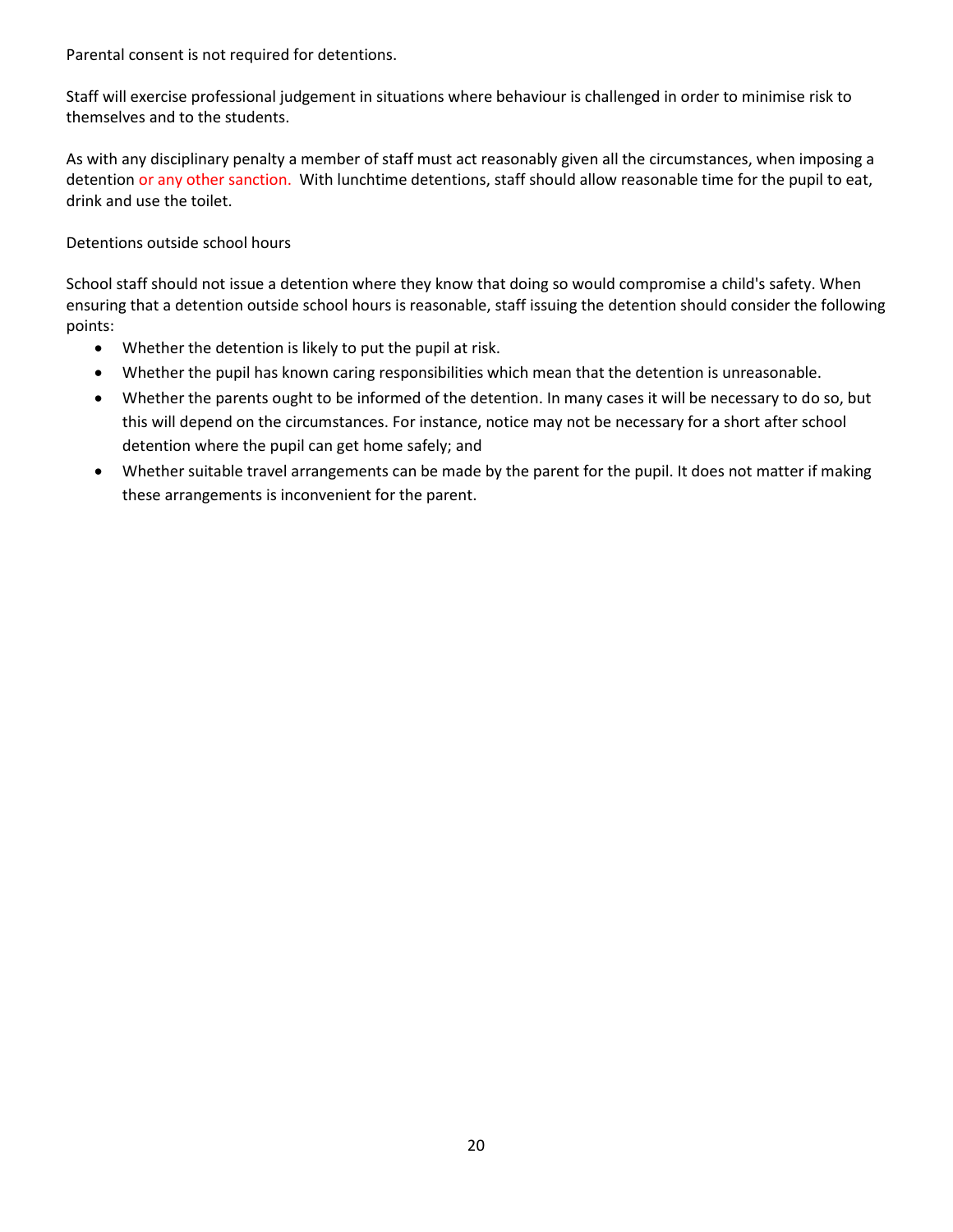# **14. Appendix X – Conducting a search**

Living and working in our Federation community at Solway is firmly based on mutual trust and respect; however, there may be occasions when for the health or safety of the students themselves, or of others, it may be necessary to conduct a search for a prohibited item such as those listed in our Federation rules, examples of which are given below.

Any search should be conducted with sensitivity and in such a manner as to avoid embarrassment or distress to students and where possible to respect their privacy. A search should be preceded by an explanation of the reason for conducting a search and an opportunity should be provided for any prohibited items to be handed over voluntarily.

# **What items are prohibited?**

Our Federation rules currently identify the following prohibited items:

- Stolen items and counterfeit goods
- Illegal or dangerous drugs, including alcohol and tobacco
- Matches, lighters and cigarette papers, e-cigarettes or any smoking paraphernalia
- Solvents
- Fireworks
- Knives or sharp weapons
- Firearms, BB guns, laser pointers, explosives
- Pornographic images
- Any item that a member of staff might reasonably suspect has been or is likely to be used to commit an offence

Because of the potential damage to the environment or the risk of triggering a fire alarm that an aerosol presents, these items may also be confiscated.

## **Who can conduct a search?**

Any member of teaching or non teaching staff who has reasonable grounds to suspect that a pupil has a prohibited item in their possession may conduct a search **with pupil consent** and co-operation. For example a pupil might be asked to empty the contents of their pockets or to show someone the contents of a bag or locker.

If a **pupil refuses consent**, a search may still be undertaken if there are grounds to suspect that a pupil is in possession of a prohibited item. In such circumstances two members of staff should be present, so the assistance of a senior member of staff should be sought, either Head of Faculty or Headteacher.

Consideration should be given to having a member of staff of the appropriate gender present to conduct the search. Outer clothing may be searched but students should be asked to remove items first. This policy does not authorise an intimate search or physical compulsion in removing clothing. If a pupil refuses to co-operate, parents or the police would be called.

## **Where can a search take place?**

A search without a pupil's consent may only take place on school premises or anywhere that a member of staff is in charge of a pupil, on a school trip for example.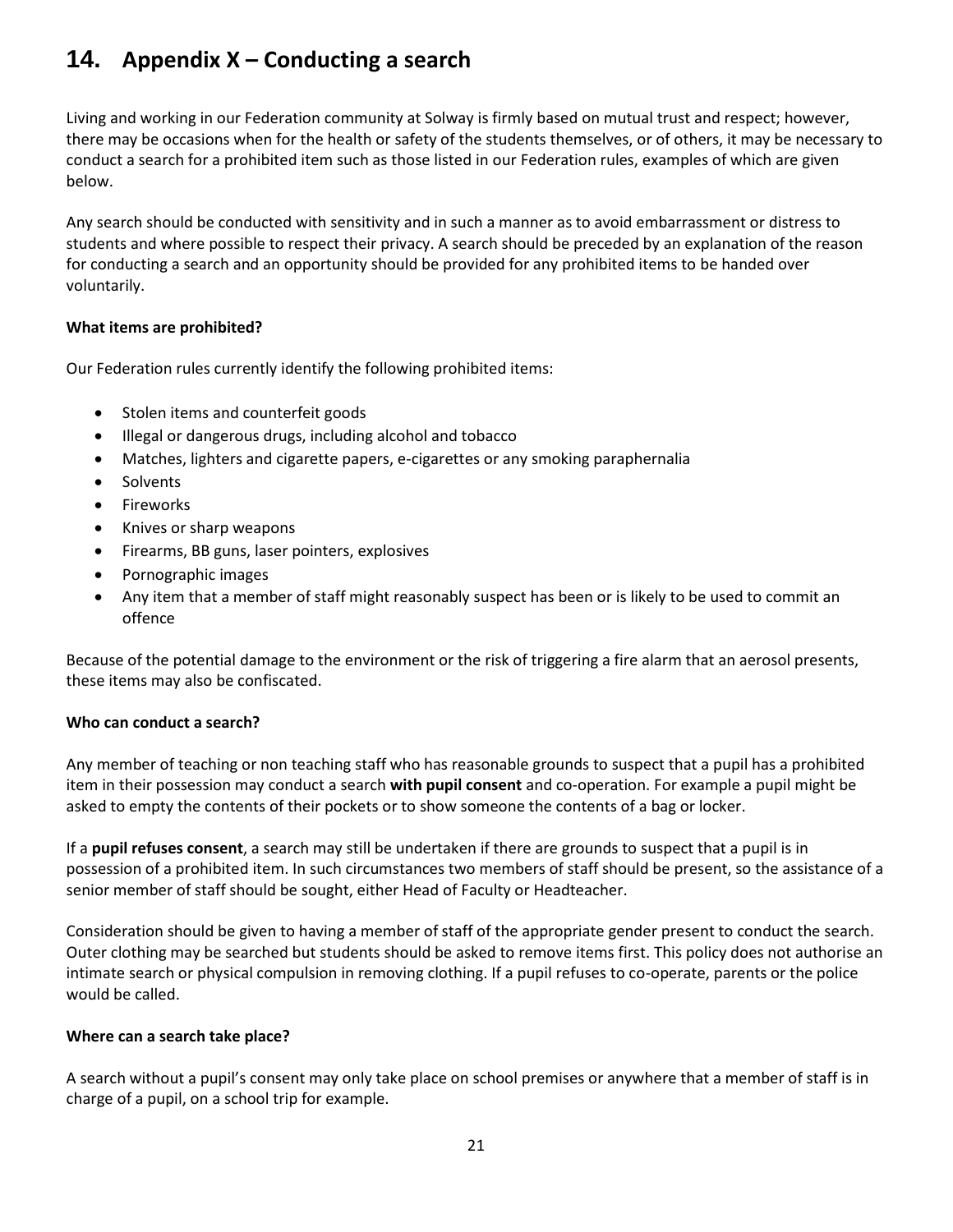#### **What happens to confiscated items?**

Any item that is confiscated may be retained; disposed of; returned to parents at the next available opportunity; or it may be given to the police. Confiscated items should be passed directly to the Headteacher who will decide the appropriate course of action in accordance with the latest DfE guidance.

## **Dealing with electronic devices**

Where a member of staff conducts a search for an electronic device it may be retained and passed to the Headteacher who may examine any data or files on it if they have good reason to do so. The member of staff must reasonably suspect that the data or file has been, or could be, used to cause harm, to disrupt teaching, or to break our Federation rules.

If inappropriate material is found on the device, it is up to the Headteacher to decide whether the material should be deleted, retained as evidence (of a breach of school discipline or a criminal offence) or whether it requires the involvement of an external agency.

## **Notifying parents**

There is no legal requirement to inform parents before a search takes place, nor to seek specific consent but where alcohol or potentially harmful substances are found, parents will be informed as part of our Federation's disciplinary procedures.

# **Record keeping**

The Heads of House will keep a record of any search and its outcome in a disciplinary log. Additionally the search record form will be completed. See [appendix XI.](#page-21-0)

## **Complaints**

Any complaints by a pupil or parent about the way in which a search has been carried out should be made following our Federation's complaints procedure.

# <span id="page-21-0"></span>**15. Appendix XI – Recording Searches**

Record of 'Search' With or Without Consent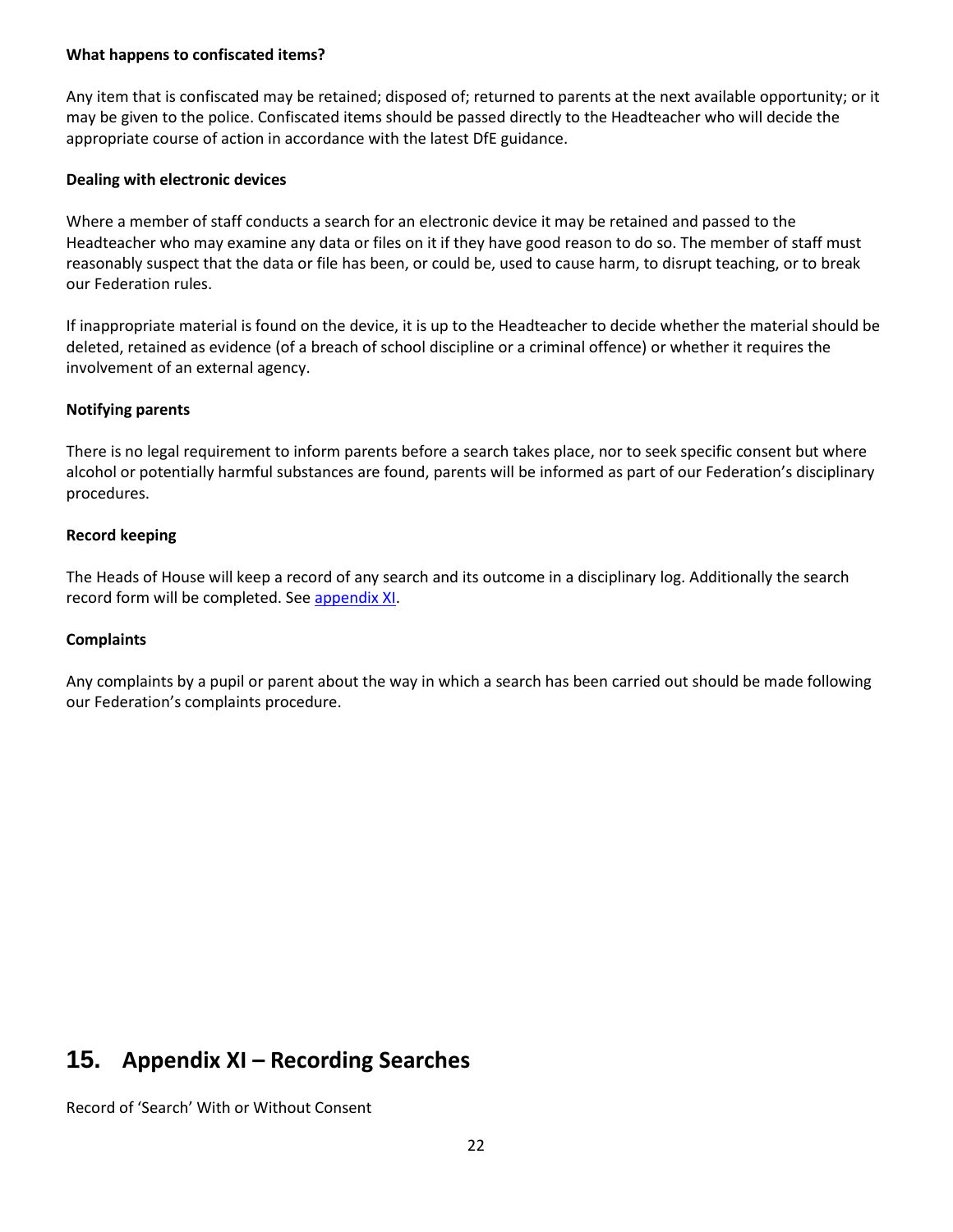| Name of Student                                                                     |     |       |
|-------------------------------------------------------------------------------------|-----|-------|
| Form                                                                                |     |       |
| <b>Consent Obtained</b>                                                             | Y/N |       |
| Date, time and location of search                                                   |     |       |
|                                                                                     |     |       |
|                                                                                     |     |       |
|                                                                                     |     |       |
| Name(s) of staff involved (directly or as<br>witnesses) - 2 members of staff at all |     |       |
| times involved in any search which is                                               |     |       |
| not consented to                                                                    |     |       |
| Would you consider the student to be                                                |     |       |
| vulnerable e.g. SEND, CLA, medical or                                               |     |       |
| social reasons?                                                                     |     |       |
| Description of the incident which                                                   |     |       |
| caused the search to be initiated                                                   |     |       |
|                                                                                     |     |       |
|                                                                                     |     |       |
| Identify reason for search e.g. specific                                            |     |       |
| prohibited items                                                                    |     |       |
|                                                                                     |     |       |
|                                                                                     |     |       |
| Follow up and any disciplinary action<br>taken against the student                  |     |       |
|                                                                                     |     |       |
|                                                                                     |     |       |
| Any information about the incident                                                  |     |       |
| shared with staff not involved in it and                                            |     |       |
| external agencies - include details of                                              |     |       |
| who and why                                                                         |     |       |
| When and how those with parental                                                    |     |       |
| responsibility were informed about the                                              |     |       |
| incident and any views they have                                                    |     |       |
| expressed                                                                           |     |       |
| Has any complaint been lodged                                                       | Y/N |       |
| Report compiled by:                                                                 |     |       |
| (name and role)                                                                     |     |       |
| Signed:                                                                             |     | Date: |
| Report countersigned by:                                                            |     |       |
| (name and role)                                                                     |     |       |
| Signed:                                                                             |     | Date: |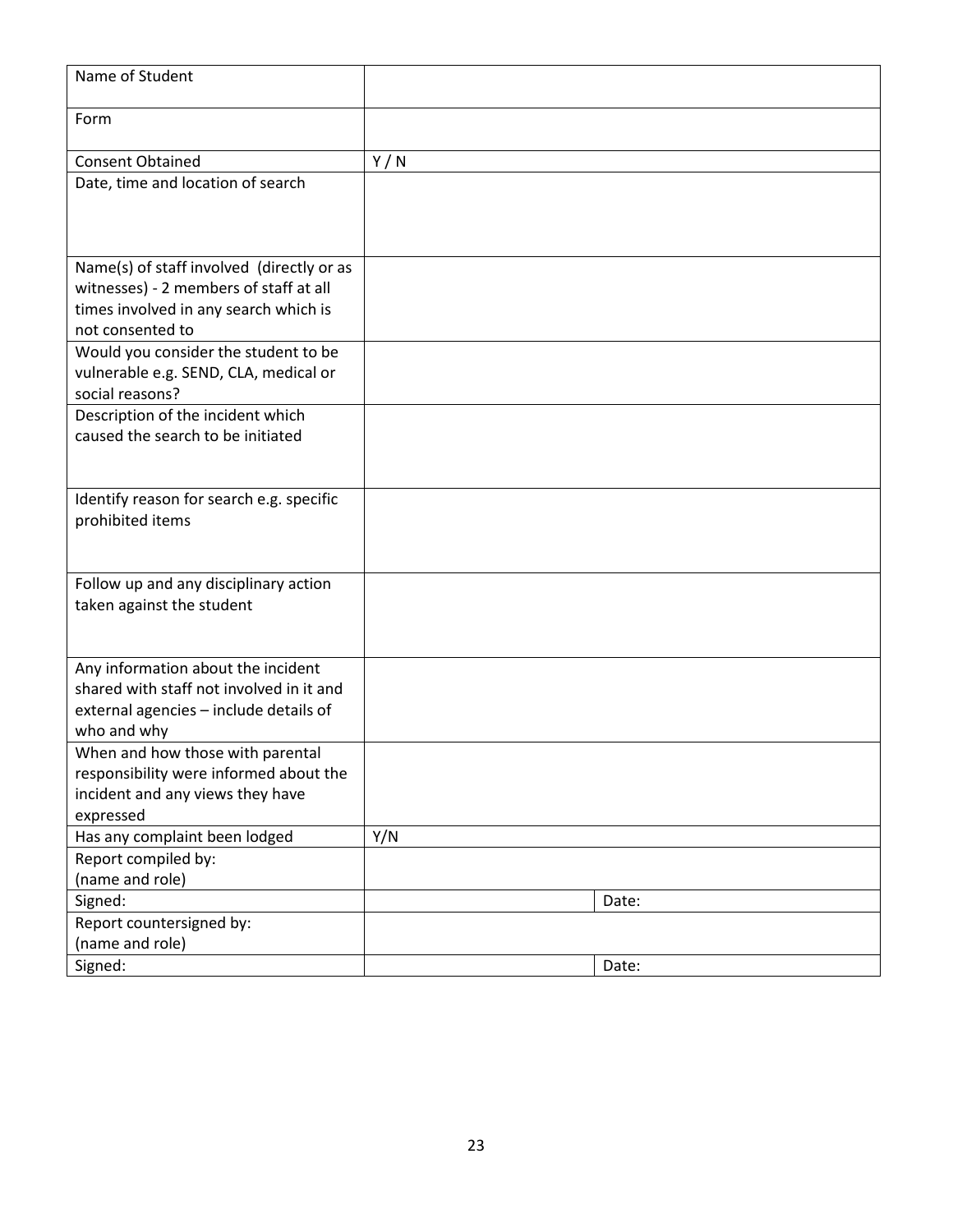# **16. Appendix XII Uniform Policy**

# **This Uniform List is applicable to Solway Community School**

Uniform is Important to School

We appreciate the full support of parents in maintaining high standards of school uniform. We do stress that outdoor clothes should not be worn in lessons and that sportswear, especially sporting footwear, should be used only for games/sports lessons.

School Uniform List - Uniform is available from school by using an order form.

# **Girls**

- School sweatshirt with badge, available from the school
- White cotton school shirt with collar and sleeves, or white polo shirt, available from school
- Black tailored skirt or black tailored trousers (not tight fitting, joggers or leggings)
- School tie available from the school office
- Either black tights or socks, but not both
- Black school shoes (not trainers).

# **Boys**

- School sweatshirt with badge, available from the school
- White cotton school shirt with collar and sleeves, or white polo shirt, available from school
- Dark grey or black tailored trousers (not tight fitting, joggers or leggings)
- School tie available from the school office
- Black school shoes (not trainers).

As all students are required to study technology, a suitable apron is essential.

## **Makeup and Jewellery**

• Only one small stud can be worn in the lobe of each ear; no other facial piercings or jewellery is permitted, including tongue piercings. No other jewellery except a watch, is allowed

- Acrylic nails are not permitted, and nail varnish is not permitted in the Food Technology classroom
- Makeup must be discreet students who are wearing too much makeup for school will be asked to remove it
- Jewellery MUST be removed for PE lessons and other practical lessons. Piercings cannot be taped over, they must be removed
- Hair colours must be natural
- Tattoos are illegal for anyone under the age of 18

- School navy polo shirt School navy polo shirt School navy polo shirt
- 
- Navy blue skort / black sports leggings • PE hoody (PE use only)
- PE Hoody (PE use only) School PE socks
- Football / hockey boots Football / hockey boots
- Shin guards for safety Mouthguard Shin guards for safety Mouthguard
- White soled sports footwear (fashion shoes not allowed) White soled sports footwear (fashion shoes not allowed)

**PE Kit Girls PE Kit Boys** 

- 
- School PE socks Navy sports shorts
	-
	-
	-
	-
	-

White soled trainers are required for use in the Sports Hall

## **This Uniform List is applicable to Beacon Hill Community School**